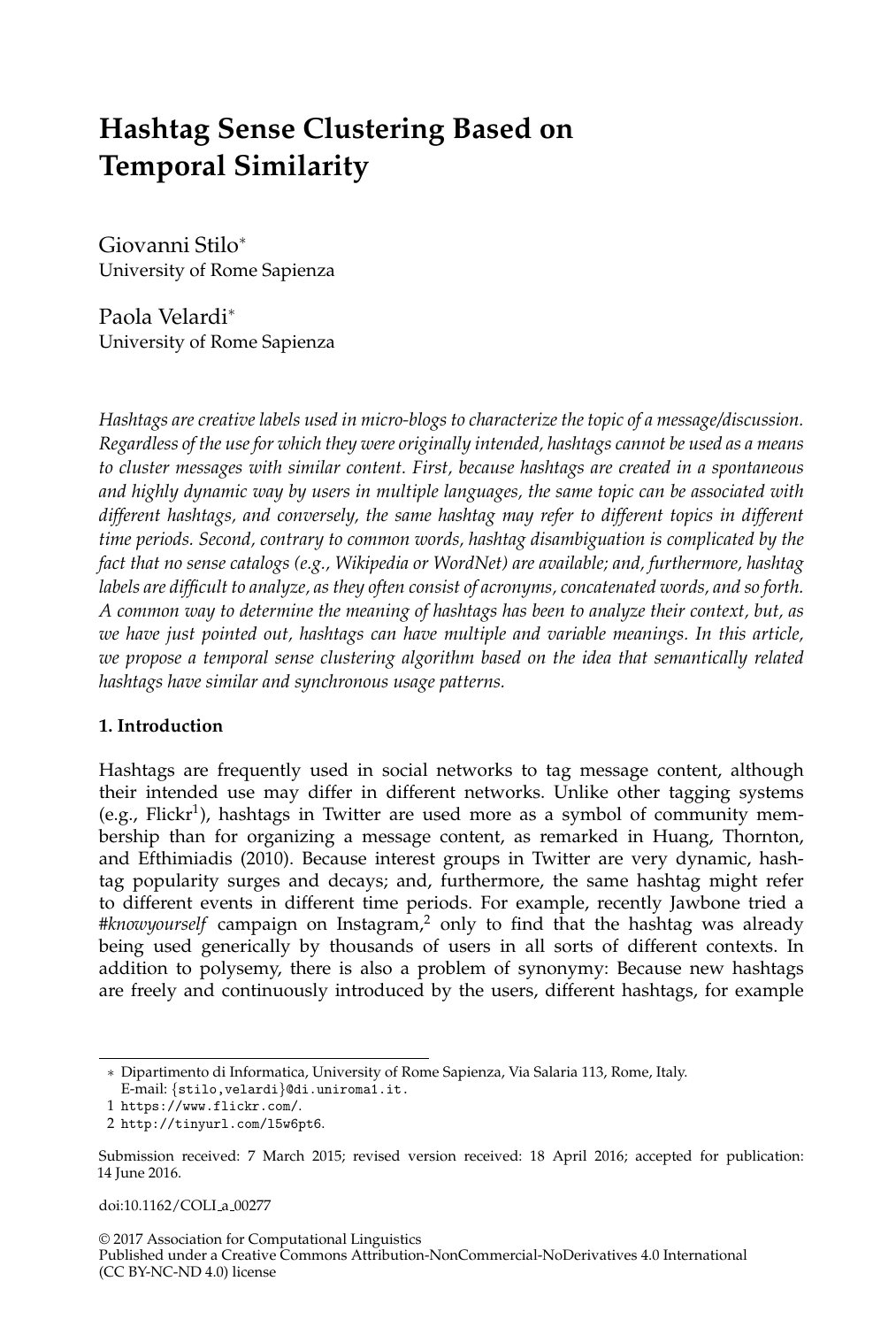[*#FinaleCDM2014, #WCFinal2014], [#RussiainvadedUkraine, #UkraineUnderAttack*] may share the same meaning, sometimes also because of multilinguality. Another problem regarding hashtags—again, not found in other content tagging policies in social media—is obscurity. Hashtags are often hard to interpret for both humans and machines, as they may consist of acronyms [*#MH17, #GERBRA, #RIP*], concatenated words [*#VamosArgentinaQueSePuede*], neologisms (#*procrastitweet*), or abbreviations (#*tcot*<sup>3</sup> ).

Together, these problems reduce the effectiveness of Twitter hashtags as a means both for tracing users' interests (owning to obscurity and sense shifts), and for capturing the worldwide impact of trending topics (because of synonymy and multilinguality). Despite this, however, better methods for analyzing the semantics of hashtags are most definitely needed, since hashtags are readily available, whereas textual analysis techniques, when applied on large and lengthy micro-blog streams, are limited both by complexity constraints and by the very reduced dimension of micro-blog texts (140 characters). What is more, real-time detection of sense-related hashtags could be used to improve the task of hashtag recommendation, thereby facilitating the monitoring of online discussions.

The solution proposed in this article is to use an algorithm for hashtag sense clustering based on temporal co-occurrence and similarity of the related time series, named SAX\*. The underlying idea of SAX\* is that hashtags with similar temporal behavior are semantically related. The nature of this relatedness is either connected with a specific event as for [*#RussiainvadedUkraine, #UkraineUnderAttack*], or is more systematic and repetitive—for example, when hashtags refer to possibly recurring, cultural, or social phenomena (such as [*#followfriday, #thanksgoditsfriday*])—or, finally, it is a genuine synonymy relation, like for [*#WorldCup, #CopaMundial*].

A conference summary of our research (Stilo and Velardi 2014) has recently been published. With respect to that work, we here introduce the following extensions: 1) we define a cluster splitting technique to reduce the problem of co-clustering synchronous, but unrelated, events; 2) we perform a parameter analysis of the algorithm; 3) we extensively compare against a popular content-based method; and 4) we provide a more systematic quality evaluation, matching SAX\* clusters generated during ten days of July 2014 against Google snippets.

The article is organized as follows: Section 2 presents the state of the art on hashtag clustering, Section 3 summarizes our technique for efficiently deriving temporal clusters from large and lengthy micro-blog streams, and Section 4 is dedicated to performance evaluation. Section 5 presents our concluding remarks.

# **2. Related Work**

Hashtag sense analysis is different from word sense analysis, primarily because no meaning catalogs are available as is for common words. Therefore, hashtags' sense similarity and dissimilarity is inferred from the context in which they appear. A number of studies have been specifically concerned with the analysis of usage patterns and their stability in time. In Lisa et al. (2013), and Romero, Meeder, and Kleinberg (2011), the authors analyze the correlation between the semantic category of a hashtag and the diffusion patterns of Twitter messages including it. To this end, in Romero, Meeder, and Kleinberg (2011) a data set of hashtags is defined, which is classified into eight semantic categories, such as *technology* or *sport*. A similar study

<sup>3</sup> Means "top conservatives of Twitter." This example is reported in Ferragina, Piccinno, and Santoro (2015).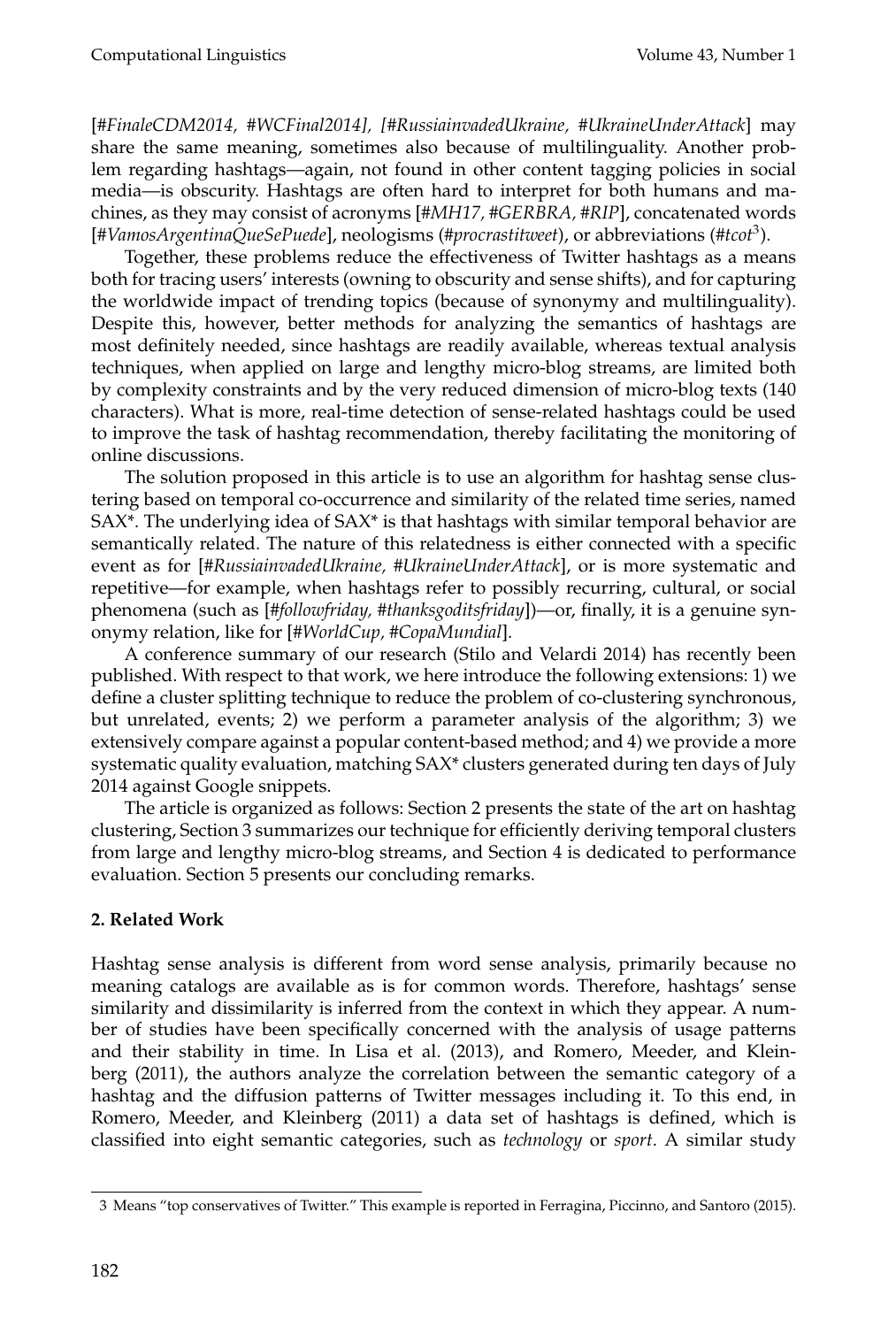is conducted in Posch et al. (2013), who analyze a number of hashtags belonging to the same data set used in Romero, Meeder, and Kleinberg (2011). Porche et al.'s study confirms that most semantic categories of hashtags have a fast-changing social structure because users start and stop using such hashtag types frequently, and only a few categories exhibit a more stable behavior, with users adopting hashtags with such categories with fewer changes over time. Finally, in Yang and Leskovec (2011), common temporal shapes of Twitter hashtags are detected using K-Spectral Centroid clustering. Our objective in this article is, however, different: Rather than using a time-invariant measure of shape similarity to detect "generic" patterns of human attention, we cluster temporally co-occurring hashtags with a similar shape in order to induce sense similarity.

Traditional approaches to hashtag sense analysis are based on contextual similarity, without considering the temporal dimension. Several papers use hashtags to help in clustering tweets with similar topics. For example, in Mehrotra et al. (2013) hashtags are used as a pooling schema to improve the quality of topics learned from Twitter using latent models such as latent Dirichlet allocation (LDA) (Jain 2010). In Tsur, Littman, and Rappoport (2013), hashtags are manually associated with the same data set of coarse categories used in Romero, Meeder, and Kleinberg (2011) and Posch et al. (2013). Tweets with hashtags in the same categories are then conflated and a model is learned for each category; finally, the model is used for real-time clustering of new messages.

In Ferragina, Piccinno, and Santoro (2015), the authors address the problem of hashtag relatedness. To overcome the problem of hashtag unintelligibility, they create a bipartite graph, in which nodes are either hashtags or named entities co-occurring with hashtags. Named entities are identified and tagged using the TagMe annotator. $4 \text{ A}$ semantic relation between hashtags is inferred via their co-occurring named entities. Because named entities can be related to Wikipedia categories, this information is used to train a support vector machine classifier for assigning semantic categories to hashtags.

Only a few papers deal with hashtag clustering, which is the topic of our article. In Muntean, Morar, and Moldovan (2012), the authors represent a hashtag *h* by the set of words in those messages including *h*, and then use a MapReduce implementation of K-means to create clusters. In Ozdikis, Senkul, and Oguztuzun (2012), the authors cluster hashtags on the basis of their contextual similarity and then use this information to expand context vectors associated with tweets including these hashtags. In Carter, Tsagkias, and Weerkamp (2011), hashtags from different languages are clustered using a machine translation tool, MOSES. In Antenucci et al. (2011), a combination of cooccurrence frequency, graph clustering, and textual similarity is proposed. Finally, in Feng et al. (2015), hashtags are clustered in real-time along three dimensions: time, space, and contextual similarity. Hashtags are represented as context vectors, including both co-occurring words and hashtags. A nearest-neighbor algorithm is used to create clusters of similar hashtags. The temporal dimension is analyzed in a simple way, by selecting only hashtags whose frequency is above an empirically determined threshold; and the spatial dimension is considered using geo-tagged tweets (we note, however, that geo-tagged tweets are only a small percentage of the total traffic $5$ ). Feng et al. are the only ones to consider the temporal variability of clusters; however, clusters are generated on the basis of lexical similarity.

<sup>4</sup> tagme.di.unipi.it/.

<sup>5</sup> http://dfreelon.org/2013/05/12/twitter-geolocation-and-its-limitations/.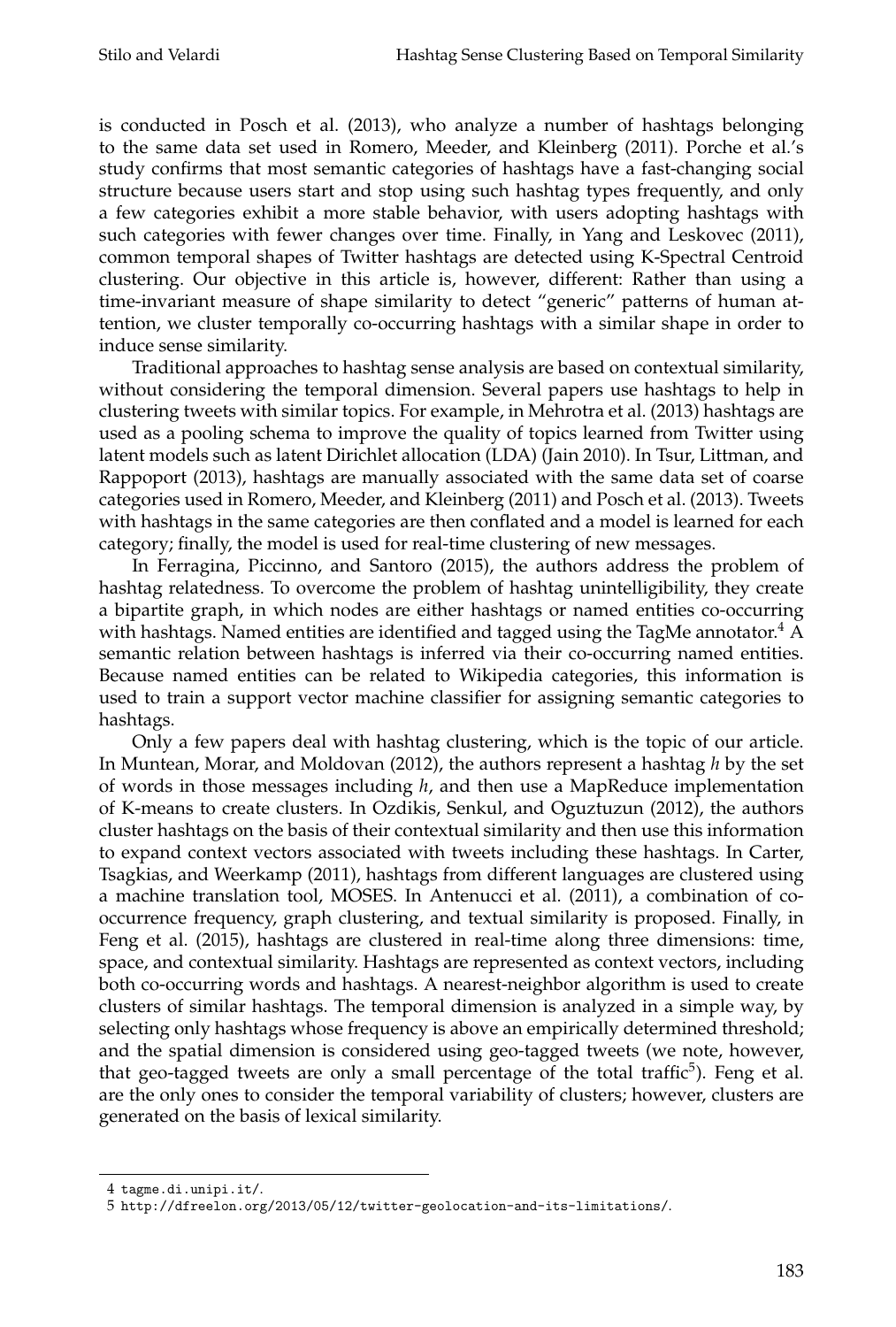# **3. Clustering Hashtag with Symbolic Aggregate ApproXimation**

The SAX\* algorithm was first presented in Stilo and Velardi (2016), where it was applied to the task of event detection. In this section we shortly summarize the algorithm $^6$  and we introduce a new cluster splitting step. The phases of SAX\* are as follows:

- 1. The temporal series associated with hashtags are sliced into sliding windows of length *W*, normalized and converted into symbolic strings using Symbolic Aggregate ApproXimation (Lin et al. 2003). The parameters of this step are the dimension of the alphabet  $|\Sigma|$  and the number  $\frac{W}{\Delta}$  of partitions of equal length  $\Delta.$
- 2. Using a set of seed keywords related to known events, we convert their temporal series into symbolic strings and automatically learn regular expressions representing in a compact way common usage patterns. For example, with an alphabet of three symbols, we learn the following expression:

(*a* + [*bc*]?[*bc*][*bc*]?*a*+)?(*a* + [*bc*]?[*bc*][*bc*]*a*∗)?

which captures all the temporal series with one or two peaks and/or plateaus in the analyzed window. Only hashtags with frequency higher than a threshold *f* and matching one of the learned regular expressions are considered in the subsequent steps. These are hereafter denoted as **active hashtags**.

3. Hashtags are analyzed in sliding windows *W<sup>i</sup>* and the detected active hashtags are clustered in each *W<sup>i</sup>* using a bottom–up hierarchical clustering algorithm with **complete linkage** (Jain 2010) and similarity threshold  $δ$ .

An example of SAX<sup>\*</sup> cluster is shown in Figure 1 (Paris attacks on November 2015).<sup>7</sup> With  $|\Sigma| = 3$ ,  $\Delta = 1$ *day*, and  $W = 10$ , the cluster centroid is represented by the string: *aabccaaaaa*.

In a minor number of cases, clustering hashtags with similar and synchronous temporal shapes may accidentally merge different, though concurrent, events. Intuitively, this phenomenon is less likely to occur with larger temporal spans and world-wide events: for example, if *W* = 10 days and  $\Delta = 1$  day, it is unlikely that two or more events started, peaked, and ended precisely on the same dates, though it is possible. An example (discussed later in this article) is the buzz around the Argentina–Holland match during the World Cup on 9 July 2014 and the Gaza war news peaking during the very same day. Instead, collisions are more likely to occur as we reduce the length of *W*,  $\Delta$ , and the frequency threshold *f*.

In order to cope with **temporal collision** we have introduced an additional cluster splitting step, which refines a clustering result  $C^W$  in a window  $W$ , as described in Algorithm 1. First, we build a graph  $G = (V, E)$  for each cluster  $c \in C^W$  previously detected by SAX<sup>\*</sup>. As shown in Figure 2, a graph *G* is built associating each vertex  $v \in V$ with a hashtag  $h_i$  and adding an edge  $(h_i,h_j)$  if hashtags  $h_i$  and  $h_j$  co-occur in a number

<sup>6</sup> The interested reader is referred to that paper for additional details.

<sup>7</sup> The figure shows only an excerpt of the detected cluster, which was as follows: [*PrayForParis, TousUnis, France, Hollande, ISIS, Muslim, Muslims, Paris, ParisAttack, ParisAttacks, Bataclan, Courage, NotAfraid, Islam, religion, world, parisattacks, refugees, terrorism, Lebanon, Syria, Siria, Palestine, pray*].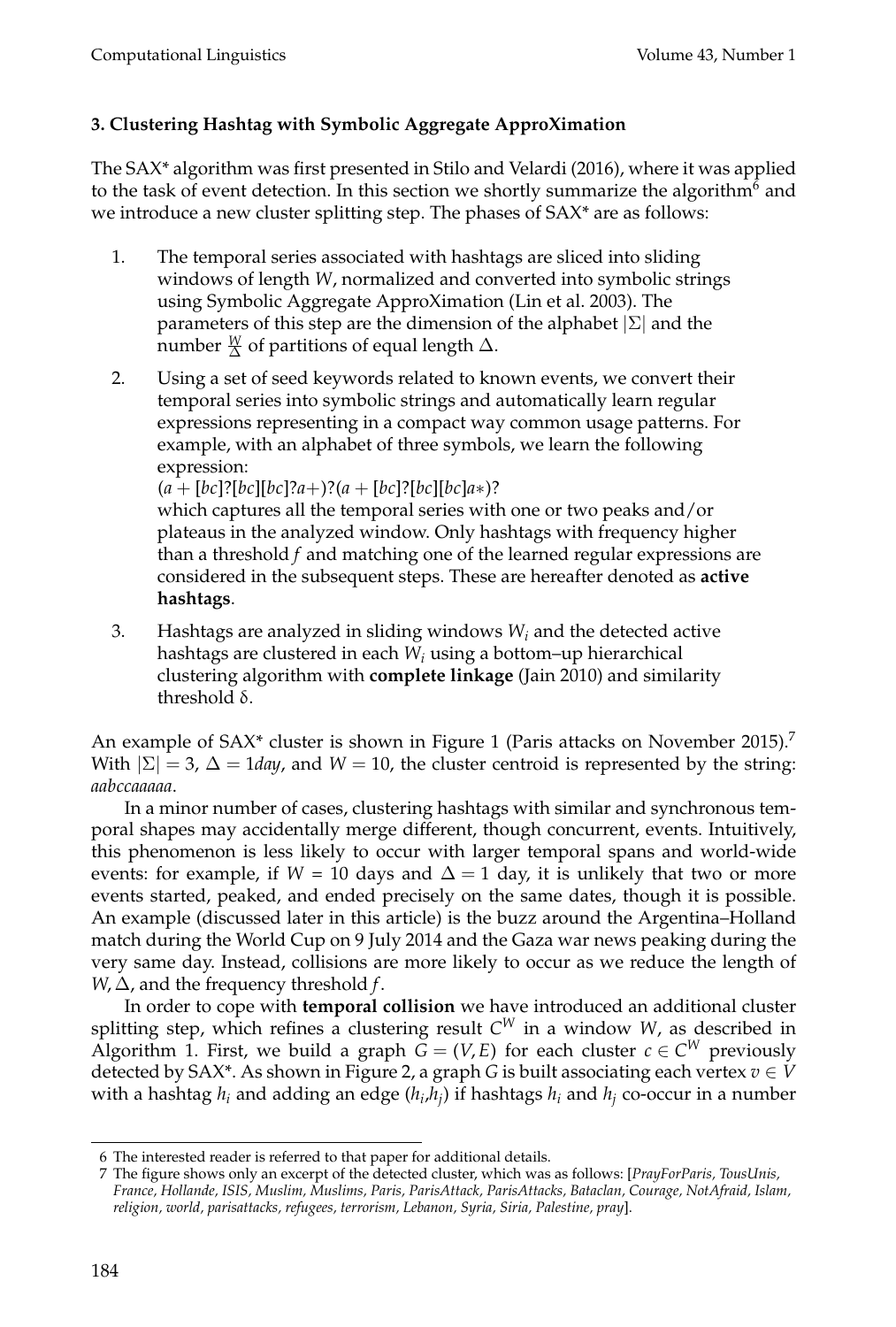

### **Figure 1**



of documents greater than a threshold τ. Second, we detect connected components in *G*. Extracting connected components from a graph is a well-established problem (Hopcroft and Tarjan 1973) and does not heavily impact on the computational cost of the entire algorithm (Reingold 2008), especially because the size of the graphs, thanks to the previous temporal pruning step, is very small.

The intuition behind cluster splitting is the following: if two hashtags do not sporadically co-occur in tweets (and they are therefore connected in the related graph), then the underlying senses must be related. We note that geolocalization could also help in

# **Algorithm 1** Cluster Splitting Algorithm

```
Input: documents of W, D^W, Clustering C^WOutput: Clustering C^{\prime W}1: C^{W}\leftarrow {\emptyset}
 2: g \leftarrow new \leftarrow G(V, E)3: for each c ∈ C
W do
 4: V \leftarrow \{\emptyset\}5: E \leftarrow \{\emptyset\}6: for each term h_1 \in \text{c} do<br>7: for each term h_2 \in \text{c}for each term h_2 \in \text{c} do
 8: if (h_1 \neq h_2 \text{ and } \text{cooccur}(h_1, h_2, D^W) > \tau) then
 9: V \leftarrow V \cup \{h_1, h_2\}10: E \leftarrow E \cup edge(h_1, h_2)11: end if
12: end for
13: end for
14: for each component cc ∈ connectedComponents(g) do
15: C
             C^W ← C'^W ∪ toCluster(V(cc))
16: end for
17: end for
18: return C^{\prime W}
```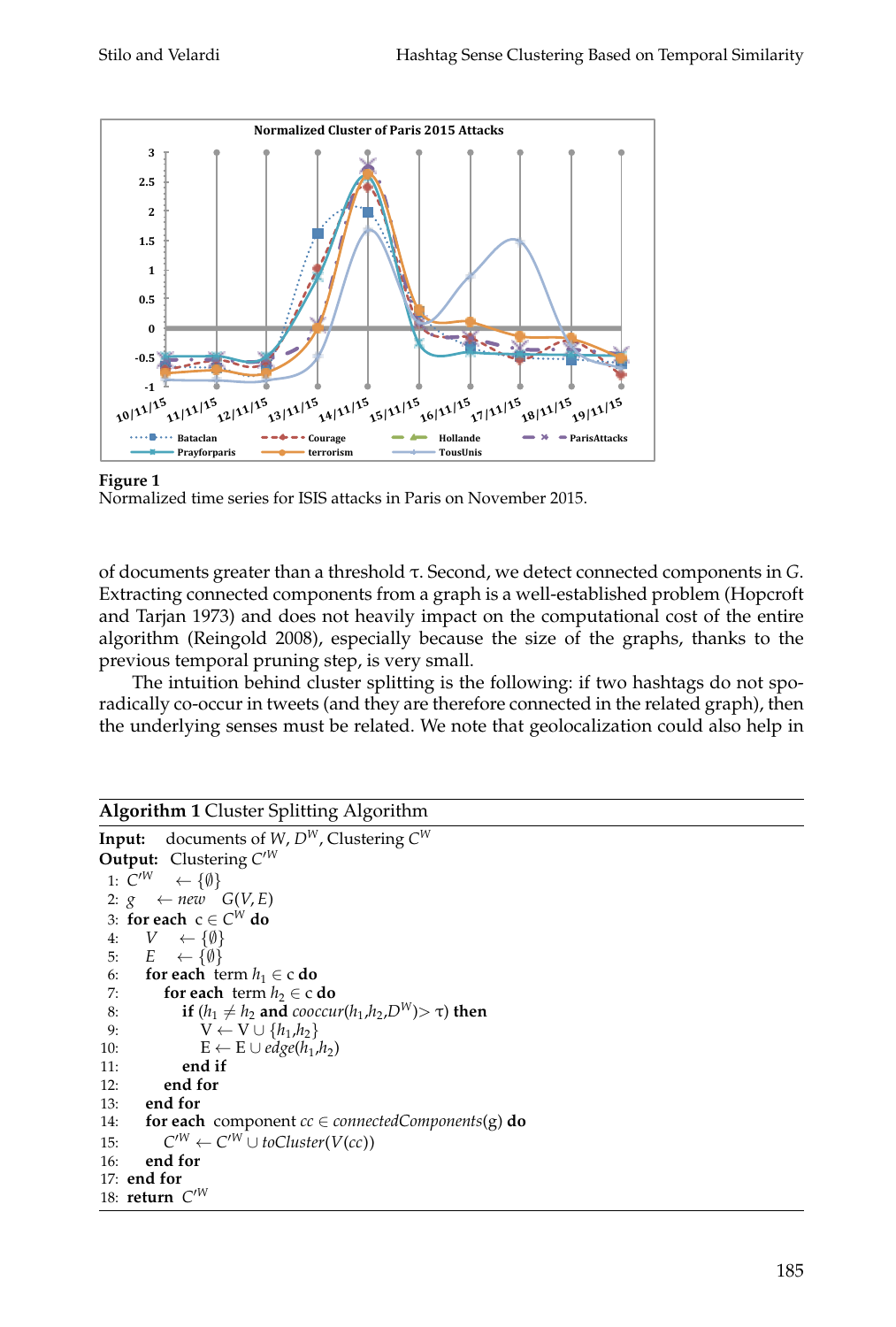

**Figure 2**

Sub-clusters  $c'_0$  and  $c'_1 \in C'^W$  extracted by Algorithm 1 from the original cluster  $c_0 \in C^W$ .

separating synchronous events (if not world-wide); however, as we already pointed out in Section 2, only a small percentage of tweets can be reliably geolocated.

# **4. Data Analysis and Evaluation**

To tune and evaluate our approach we collected 1% of Twitter traffic, the maximum freely allowed traffic stream, from January 2012 to November 2015, using the standard Twitter API.<sup>8</sup> Our data set, hereafter referred to as the **1% Twitter stream**, is about 5,107 million tweets (of which about 2,750 million are in English). This is considerably larger than the 250 million tweets of the Twitter 2013 collection, $9$  which was, to the best of our knowledge, hitherto the largest available collection used in micro-blog analysis. What is more, the 2013 data set spanned only two months and is not multilingual. We considered that a longer time span was indispensable in order to track a sufficiently wide variety of events and to demonstrate the computational efficiency of the proposed method.

In this section, we extensively evaluate SAX\* clusters in the following ways:

- 1. First, under different parameter settings, we evaluate the quality of generated clusters with reference to a number of selected world-wide events that captured the attention of media during Summer 2014. We show that under appropriate parameter settings, all the selected events are captured; and, furthermore, different events in the same temporal slot can be separated effectively.
- 2. Second, we evaluate systematically all the clusters generated in a randomly selected 10-day window with the best parameter setting determined in the previous step. Cluster quality is evaluated generating Google queries, including the hashtags in each cluster and the cluster peak date. We show that the majority of generated clusters matches at least one Google snippet and has a clear explanation.
- 3. Third, we evaluate the quality of clusters in a fully automated—yet coarser—way, using two available data sets of semantically tagged

<sup>8</sup> https://dev.twitter.com/docs/streaming-apis.

<sup>9</sup> https://sites.google.com/site/microblogtrack/.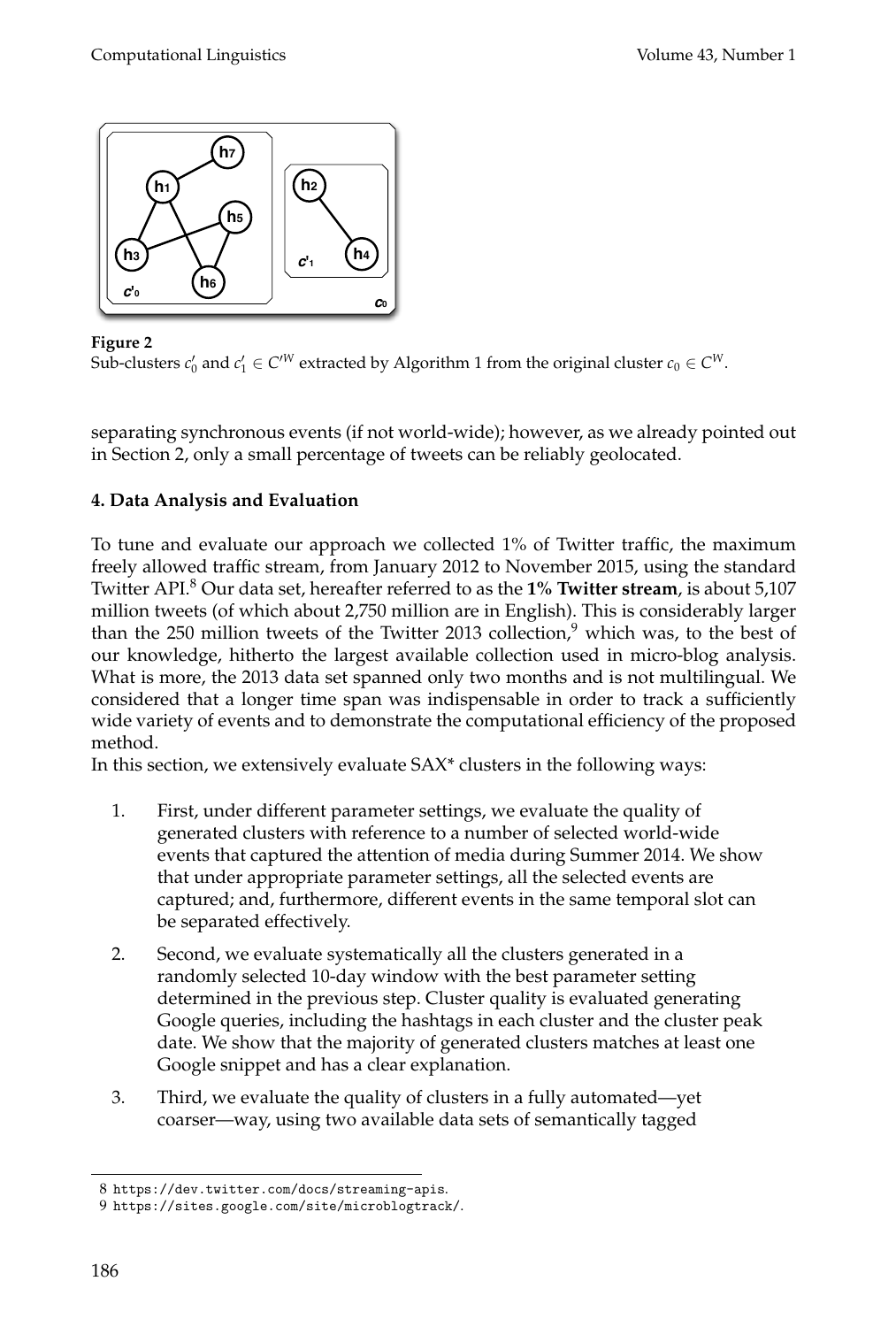hashtags. We show that SAX<sup>\*</sup> is able to create almost "pure" clusters, that is, clusters whose members belong to the same semantic category (purity is also qualitatively assessed in the two previous evaluation steps).

4. Fourth, we use two standard cluster internal validity measures, *Inter* and *Intra* cluster similarity, along with a new measure, the *Random* similarity. Our purpose is to show that tweets are more similar to each other when they include hashtags co-occurring in the same temporal window and same cluster than when they include the same hashtags but in different temporal windows.

Evaluation results in all experiments are compared against a popular lexically based hashtag clustering method, K-means lexical clustering (Muntean, Morar, and Moldovan 2012). We implemented the algorithm as described by the authors: For every hashtag *h<sup>j</sup>* we build a virtual document *D<sup>j</sup>* with all the tweets mentioning *h*, using the same lexical filters described by the authors, and use the Jaccard distance between document pairs to assign hashtags to clusters at each iteration. For every experiment *E*, we run K-means in sliding windows with the same length *W* and same frequency threshold *f* as for SAX\*, using a K-value equal to the average number of SAX\*-generated clusters for that experiment. The K-values we used are in the range of those reported in Muntean, Morar, and Moldovan (2012), who experimented with  $K = (20, 100, 500)$ . The results of all our experiments are available as supplementary material in Additional-Materials.zip, $^{10}$ along with the full list of SAX\* clusters derived in summer 2014.

An additional evaluation experiment was performed in Stilo and Velardi (2016), where we analyzed the computational complexity of the SAX<sup>\*</sup> algorithm, showing that SAX\* is one order of magnitude more efficient than other temporal mining methods (Weng et al. 2011; Xie et al. 2013), and two orders of magnitude more efficient than lexical clustering methods such as LDA (Mehrotra et al. 2013) and K-means (Muntean, Morar, and Moldovan 2012). This is a notable advantage when processing large streams of data.

# **4.1 Tuning of SAX\* Parameters and Qualitative Analysis**

According to the algorithm description summarized in Section 3, SAX\* has several parameters: *W*,  $\Delta$  are the discretization parameters; the alphabet  $\Sigma$  determines the granularity of the discretization process; δ is the clustering parameter; *f* is the minimum frequency for observed hashtags; and finally  $\tau$  is the co-occurrence threshold used during the cluster splitting phase. To systematically analyze the effect of variable parameters on the cluster quality, we considered a smaller subset of our 1% Twitter stream, from 1 July 2014 to 30 August 2014, referred to hereafter as the **Summer2014** stream. This subset includes 276,057,840 multilingual tweets, of which 114,797,700 are in English.

Manually evaluating the quality of generated clusters in a systematic way, with different combinations of parameters settings, is impossible, both because of the large number of generated clusters and also because hashtags are difficult for external evaluators to interpret, either because they have some local or specific meaning (e.g., *ViernesDeGanarSeguidore*) or they are abbreviations (e.g., *RIP*, *GERBRA*). We thus

<sup>10</sup> http://acl.stilo.di.uniroma1.it/ACL-Additional-Materials.zip.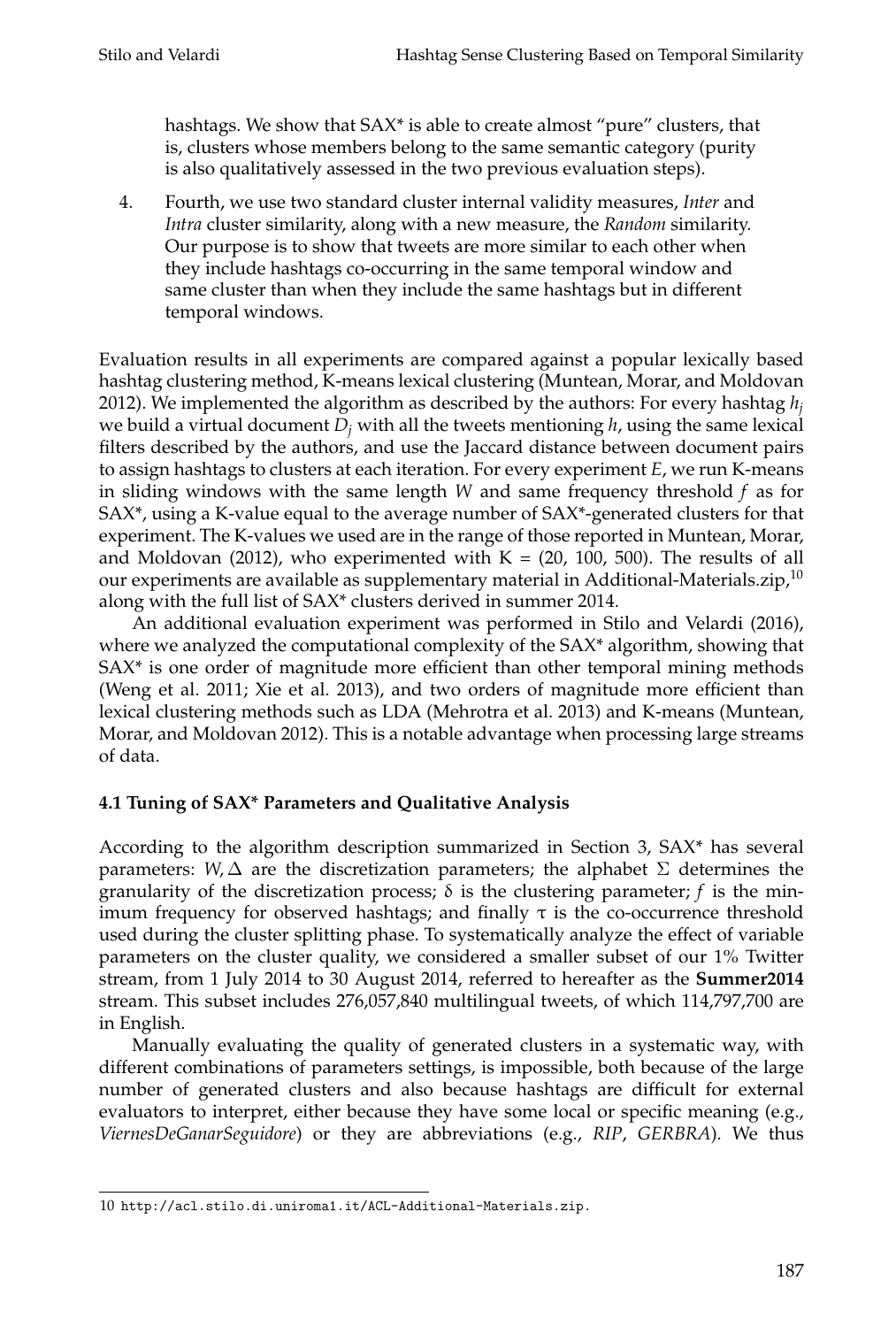decided to identify and analyze, among the clusters generated during Summer 2014, those related to seven world-wide events (with 11 sub-events), namely: *Independence day (July 4th), three final matches of the Football World Cup (on 8, 9, and 12 July, respectively), the Israel-Gaza conflict (capturing the attention of media during mid-July 2014), the Malaysia airplane crash in Ukraine and subsequent Russia-Ukraine crisis (the crash was on 17 July, and the Russian invasion started later in August), the suicide of Robin Williams (who died on 11 August and was subsequently honored during the Emmy Award later in August), the shooting of Michael Brown and the Ferguson protest (the protest peaked around 14 August), and ISIS killings in Iraq (James Foley was executed by ISIS on 20 August)*.

These events were very diverse in nature (sport, disasters, military, politics, media) and length, and they all had an impact on social media, therefore they are a good test of the ability of SAX\* at clustering the related hashtags. In our experiments we selected 10 possible parameter combinations and we manually inspected the derived clusters to study the influence of each parameter on the quality of derived clusters. In some experiments we did not apply character normalization in order to "simulate" synonymy (e.g., in the absence of normalization *WorldCup, WORLDCUP, worldcup* may be considered different tokens); we refer to these hashtags as **pseudo-synonyms**. Table 1 summarizes the effect of each parameter on purity, which is the percentage of cluster members belonging to the same event, and recall, which is the percentage of events captured by at least one SAX\* cluster.

We now analyze in more detail one of the best-quality experiments, an excerpt of which is shown in Appendix A1. The experiment refers to the following SAX<sup>\*</sup> setting: *W* = 10, Δ = 1*day*,  $|\Sigma|$  = 2, δ = 0.35, *f*<sub>*engl*</sub> > 49,  $\tau$  = 2, *Languages*: only English and Multilingual, no character normalization (to detect pseudo-synonyms). With this setting, the "only English" SAX\* experiment includes 3,045 different *active* hashtags (see Section 3), an average number of 74.07 clusters in any of the 60 sliding windows *W<sup>i</sup>* and an average cluster size of 3.44 with standard deviation  $SD = 0.80$ . For the multilingual experiment, the values are 3976, 91.15, and 3.73, respectively. With K-means, when setting  $k = 74$ as previously explained, 6,095 different hashtags are clustered, of which 27% are in common with SAX\*. The average cluster size is 26.74 and the SD is 0.08. We found that SAX\* successfully captures several clusters related to all the listed events and subevents (therefore the recall is 100%), while the best K-means clusters include at most two event-related hashtags. Furthermore, even though the average SAX\* cluster size

| Parameter | Role of parameter     | Effect on performance                                                    |
|-----------|-----------------------|--------------------------------------------------------------------------|
| W         | window size           | larger windows best suited to capture world-wide events                  |
| Δ         | discretization size   | larger discretization best suited to capture world-wide<br>events        |
| IΣ        | dimension of alphabet | larger alphabets positively affect purity, negatively<br>affects recall  |
|           | frequency threshold   | higher frequency positively affects purity, negatively<br>affects recall |
| δ         | clustering parameter  | higher values positively affect purity, negatively affect<br>recall      |
| $\tau$    | splitting parameter   | higher values positively affect purity, negatively affect<br>recall      |

**Table 1** Effect of parameter setting on performances.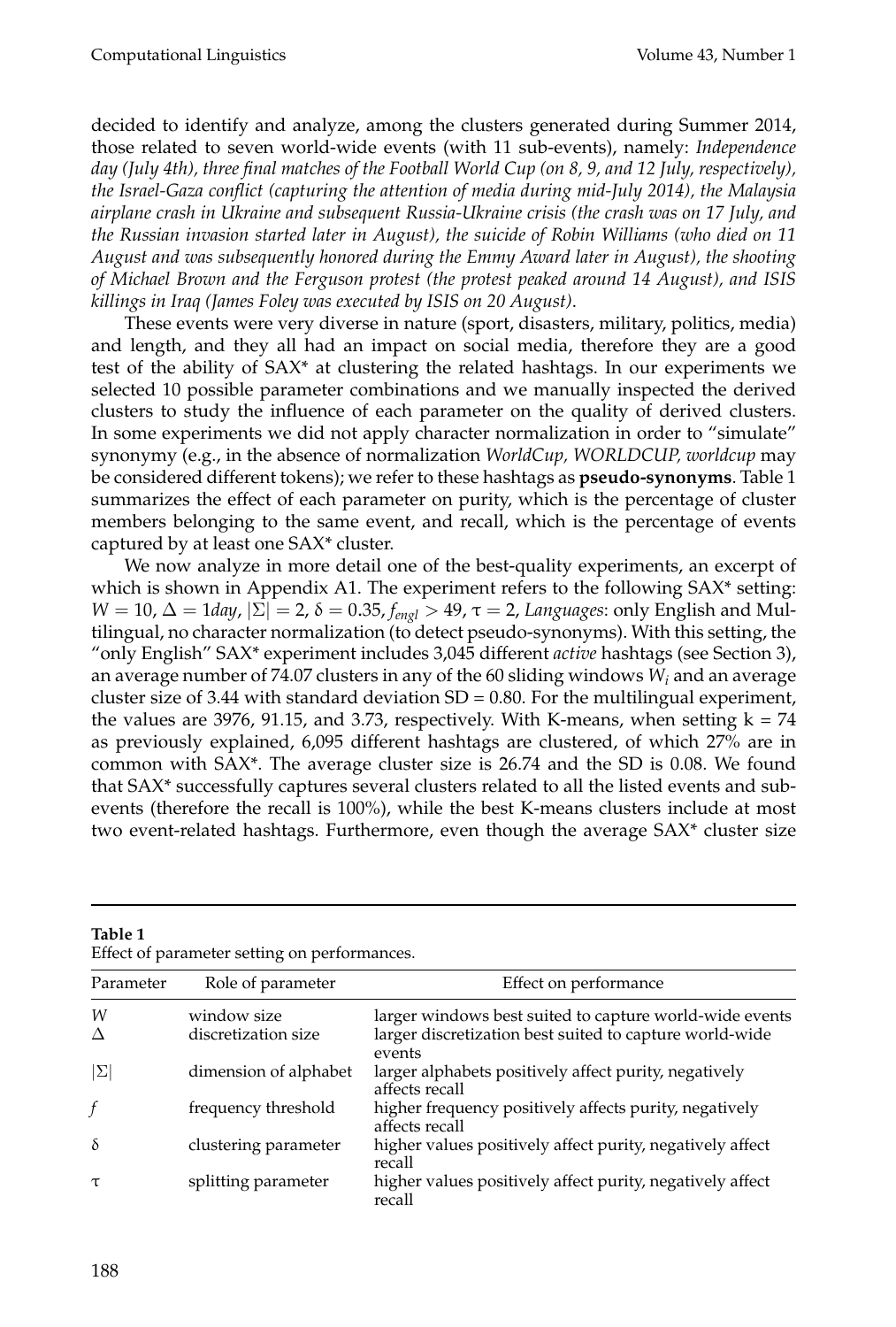is 3.44, clusters related to the selected events are much larger: *this is a desired feature*, because important, world-wide events are represented by much larger clusters than the average. Instead, K-means clusters have more or less the same dimension (as also shown by the standard deviation, which is one order of magnitude lower than for SAX\*). Furthermore, the number of clusters K with SAX\* is not a parameter: both the number of clusters and their size primarily depend on the number of occurred events in a time span and on the intensity of the social buzz, rather than on the clustering algorithm.

In Appendix 1, column (1) shows, for five of the selected events, the corresponding  $SAX^*$  cluster<sup>11</sup> when considering only English tweets, and column (2) shows Multilingual clusters,<sup>12</sup> column (3) is the date of the slot  $\Delta_j$  in which each cluster peaked, column (4) shows the most related K-means English clusters extracted in corresponding windows, and column (5) is a short text describing the event. Furthermore, in columns (1) and (2), unrelated hashtags in  $SAX^*$  clusters are in bold; in column 4, event-related K-means hashtags are underlined. We adopt a different highlighting policy because the majority of clustered SAX\* hashtags are related to the target events, whereas the majority of clustered K-means hashtags are unrelated, as can be easily noted inspecting the clusters in column (4).

We remark that whereas SAX<sup>\*</sup> clusters are tagged with the peak date of the related temporal series in each window *W<sup>i</sup>* , K-means clusters are only implicitly tagged with the start and end date of each *W<sup>i</sup>* in which the algorithm was run, therefore manually identifying the clusters of interest was more difficult. In practice, our search was guided by the hashtag labels of previously identified SAX\* clusters, because at least the most frequent hashtags in the same *W<sup>i</sup>* are likely to be found also in K-means clusters.<sup>13</sup> As shown in column (3), SAX\* clusters peak in the same day or shortly around the peak day for the related event, as compared with Google Trends.

Concerning *cluster purity*, only six clusters<sup>14</sup> out of 31 (19%) have a *single* unrelated hashtag, and one cluster has two unrelated hashtags. Unrelated hashtags are in bold in Appendix 1. With higher values of  $\tau$  even this small amount of noise disappears, but recall is also reduced. Note also that SAX\* perfectly separates two synchronous events on 9 July: the Holland–Argentina match and the Gaza war. Similarly (not shown in Appendix A), on 14 July, the clusters related to the Ferguson protest are perfectly separated from those still commenting on the final match between Germany and Argentina. With  $\tau = 0$  (no splitting), mixed clusters were generated.

As far as *multilinguality* is concerned (see column (2)), the most frequent languages are English and Spanish, but we also captured other languages: *Palestineveincra* [Palestine will win], a French tag in clusters of the Gaza war; *MalaysiaBerkabung* [Malaysia mourning], a Malaysian hashtag in clusters of Malaysia airplane crash; and *FinaleCDM*2014, *FinaleMondiale*2014 [WC Final 2014, world final 2014], two Italian hashtags in the cluster of Germany–Argentina. Multilingual clusters have a similar purity performance to that of column (1), with one single exception: the Malaysia airplane crash cluster C88, shown in Appendix A, is fully mixed with a local event in Mexico, "Los mejores vestidos en Premios Juventud 2014," peaking on the same day

12 Note that even when considering only English tweets we can capture a few hashtags in other languages.

<sup>11</sup> We show only one cluster and five events for the sake of space. See supplementary material.

<sup>13</sup> Remember that SAX\* clusters and K-means clusters both include hashtags exceeding the same frequency threshold *f*, but SAX\* hashtags in a cluster must exhibit a similar temporal shape in the considered window, whereas K-means hashtags in a cluster must show a contextual similarity.

<sup>14</sup> Only two of which are shown in the excerpt in Appendix A.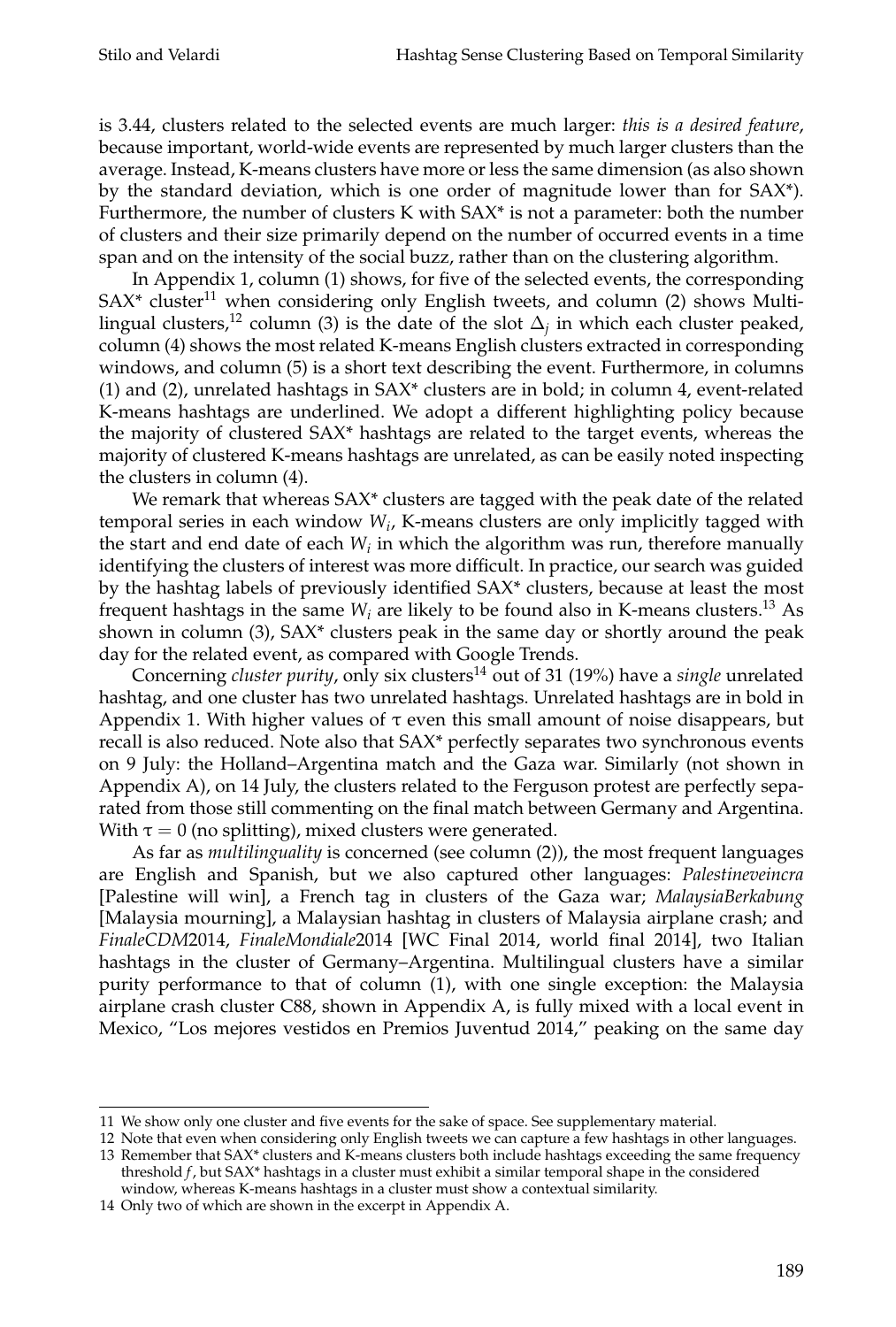(17 July), during which the best looks of participating celebrities were awarded prizes, as we found out.

To conclude, SAX\* detects all types of similarity relations between hashtags: event-related hashtags (e.g., *[Putin, Russia, MH17, Ukraine, Malaysia, Malaysia-Airlines, prayforMH17]*) pseudo-synonyms (e.g., *[MichaelBrown, michaelbrown])*, and multilingual synonyms (e.g., *[Germany, Alemania]*, *[FinalMundial2014,worldcupfinal2014, FinaleMondiale2014]*, *[FreePalestine, Palestinalibre]*.

### **4.2 Qualitative Analysis and Comparison with Lexical Similarity Methods**

To conduct a more systematic quality evaluation, we inspected the full set of clusters generated during the randomly selected window *W<sup>i</sup>* , starting on 2 July through 11 July, 2014. We used for  $SAX^*$  and K-means the same settings as in columns (1) and (4) of Appendix A, respectively. To help manual evaluation, we proceeded as follows: For any generated cluster, we consider the first five most frequent hashtags of the cluster (or fewer, if the cluster is smaller) and we then generate a Google query concatenating these hashtags with the peak date of the cluster,  $\pm 1$  day. A similar approach is used to validate K-means clusters. Next, we inspect the first page returned by Google in the search of a matching snippet. Surprisingly, Google does a good job at handling hashtag queries with acronyms and concatenated words, therefore "good" clusters do return good snippets, including all the query terms, whereas queries including unrelated hashtags produce no results or snippets with partial matches.

In Appendix B we show the first (in temporal order) 10 SAX\* clusters in the selected window *W<sup>i</sup>* , with a link to the related best hit page and an explanation of the cluster, if any. Overall, SAX\* generated 70 clusters in the considered window. Out of these 70 clusters, 51 (73%) include remarkably related hashtags for which at least one matching page and an explanation was found. For seven clusters (10%) no hits were returned, although the cluster members are lexically similar, for example *[LittleMixLiveStream, LittleMixOnEllen]*. In two cases, matching snippets and explanations were found, but the cluster merges unrelated synchronous events, for example, as in the cluster: *[ARGBEL, ARGvsBEL, MCCvsROW]* that merges the World Football Cup match Argentine vs. Belgium and the Marylebone Cricket Club (MCC) vs. Rest of the World (ROW) cricket match, both occurring on 5 July 2014. Finally, there were 11 clusters (15%) with no Google hits and lexically unrelated or partly related hashtags, for which no explanation was found. K-means clustering produced 73 clusters (available in the supplementary material), of which only three include some related hashtags for which at least one matching page and an explanation was found; for the remaining 71 clusters no related hits were returned or hits are completely missed.

All in all, our results appear to be extremely good in comparison not only with Kmeans clusters, but with the (few) examples of clusters provided by the authors of all related papers, for example, Ozdikis, Senkul, and Oguztuzun (2012), Muntean, Morar, and Moldovan (2012), and Feng et al. (2015).

### **4.3 Quantitative Cluster Evaluation**

This section describes two quantitative evaluation experiments: The first is an "objective" evaluation based on two available reference classifications; the second provides internal validity measures of cluster cohesion. Both are standard validation approaches adopted in clustering literature and in previous work on hashtag sense analysis (Carter,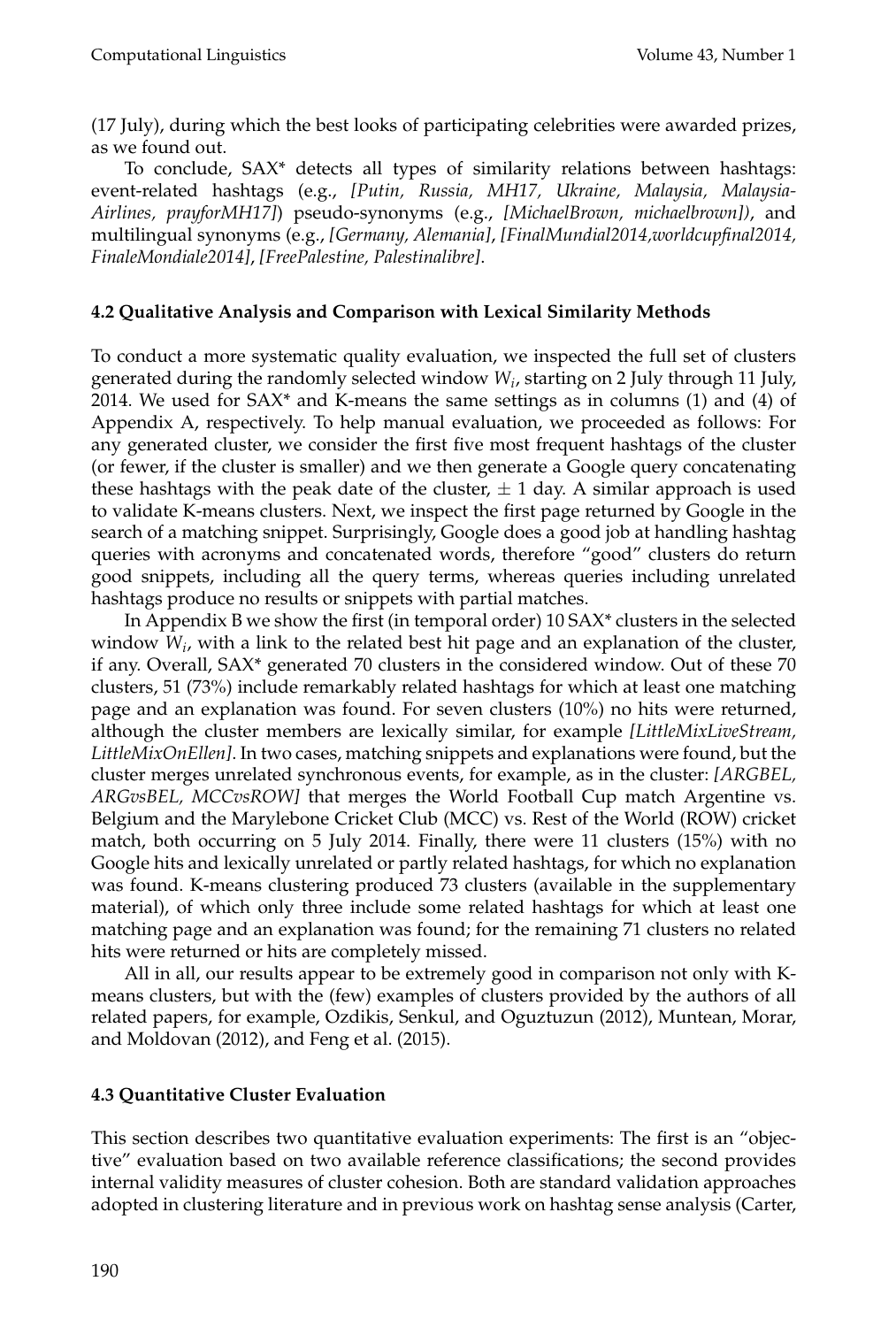Tsagkias, and Weerkamp 2011; Muntean, Morar, and Moldovan 2012; Ozdikis, Senkul, and Oguztuzun 2012; Mehrotra et al. 2013; Tsur, Littman, and Rappoport 2013).

The purpose of the first experiment is to verify that cluster members generated by SAX\* belong to the same semantic category (according to a reference categorization), which is weaker than assessing their synonymy or relatedness. The previous section already provided a qualitative manual analysis of a reduced number of clusters. The purpose of the second experiment is to show that tweets whose hashtags belong to the same cluster in the same temporal window  $W_i$  are more similar to each other than tweets in the same *W<sup>i</sup>* with hashtags belonging to different clusters, and even than tweets with the same hashtags but extracted in different non-overlapping windows *Wi*<sup>1</sup> and *Wi*<sup>2</sup> (as a consequence of sense shifts).

The two experiments are conducted on the previously introduced Summer2014 stream (where we compare with K-means clustering, as before) and on a larger oneyear subset of our stream, from June 2012 to May 2013. In both cases, we apply character normalization (e.g., *argentina* and *ARGENTINA* are now merged) to avoid an artificial increase in purity. Furthermore, for the one-year stream we used a higher frequency threshold *f* > 99. In the one-year stream we clustered a set *H* of 124, 345 hashtags in 365 sliding windows. The average number of clusters per window was 33.24 (with standard deviation  $SD = 6.76$ ) and the average cluster dimension was  $10.29$  ( $SD = 3.29$ ). Note that because of the extremely large processing time of K-means clustering,<sup>15</sup> we do not compare with K-means on this larger Twitter stream, but with a simpler baseline, obtained by considering the *N* most frequent *active* hashtags in each slot ∆ with *N* equal to the average SAX\* cluster dimension in the considered window.

*4.3.1 Experiment 1: Gold Standard Evaluation.* In order to evaluate the purity of extracted clusters, we used two available classifications: (1) The hashtag classification in Tsur, Littman, and Rappoport (2013):<sup>16</sup> this data set (named hereafter TSUR) includes 1,000 highly frequent hashtags manually assigned to nine categories: *Music, Movies, Celebrity, Technology, Games, Sports, Idioms, Political*, and *Other* and has been commonly used to validate hashtag clusters by other authors (Romero, Meeder, and Kleinberg 2011; Posch et al. 2013). (2) A user-populated hashtag taxonomy on the TWUBS on-line hashtag directory: <sup>17</sup> this taxonomy has three top categories (*Event, Organization*, and *Topic*) and 32 sub-categories. For example, *Topic* has the following categories: *Art, Education, Entertainment, Gaming, Health&Beauty*, and so forth. Note that in TWUBS a hashtag may belong to more than one class. We crawled TWUBS and we downloaded about 40,000 hashtags with related classifications.

We remark that only a subset of the TSUR and TWUBS hashtags are *active* in at least one sliding window *W<sup>i</sup>* in our 1% Twitter streams. Overall, in the Summer2014 stream, 102 active hashtags matched those in TSUR and 201 with TWUBS. In the oneyear stream, 243 hashtags matched the TSUR data set and 617 from the TWUBS data set (recall that in the one-year stream we used a higher frequency threshold).

The purpose of the evaluation presented here is to quantitatively measure the purity of SAX\* clusters, for example, computing the percentage of their members belonging to the same category. Let  $H(W_i)$  be the set of active hashtags detected in a window  $W_i$  and

<sup>15</sup> In their paper, the authors use Map Reduce on Hadoop; however their experiment was conducted on a 3-day stream.

<sup>16</sup> We thank the authors for providing the data set.

<sup>17</sup> http://twubs.com/p/hashtag-directory/.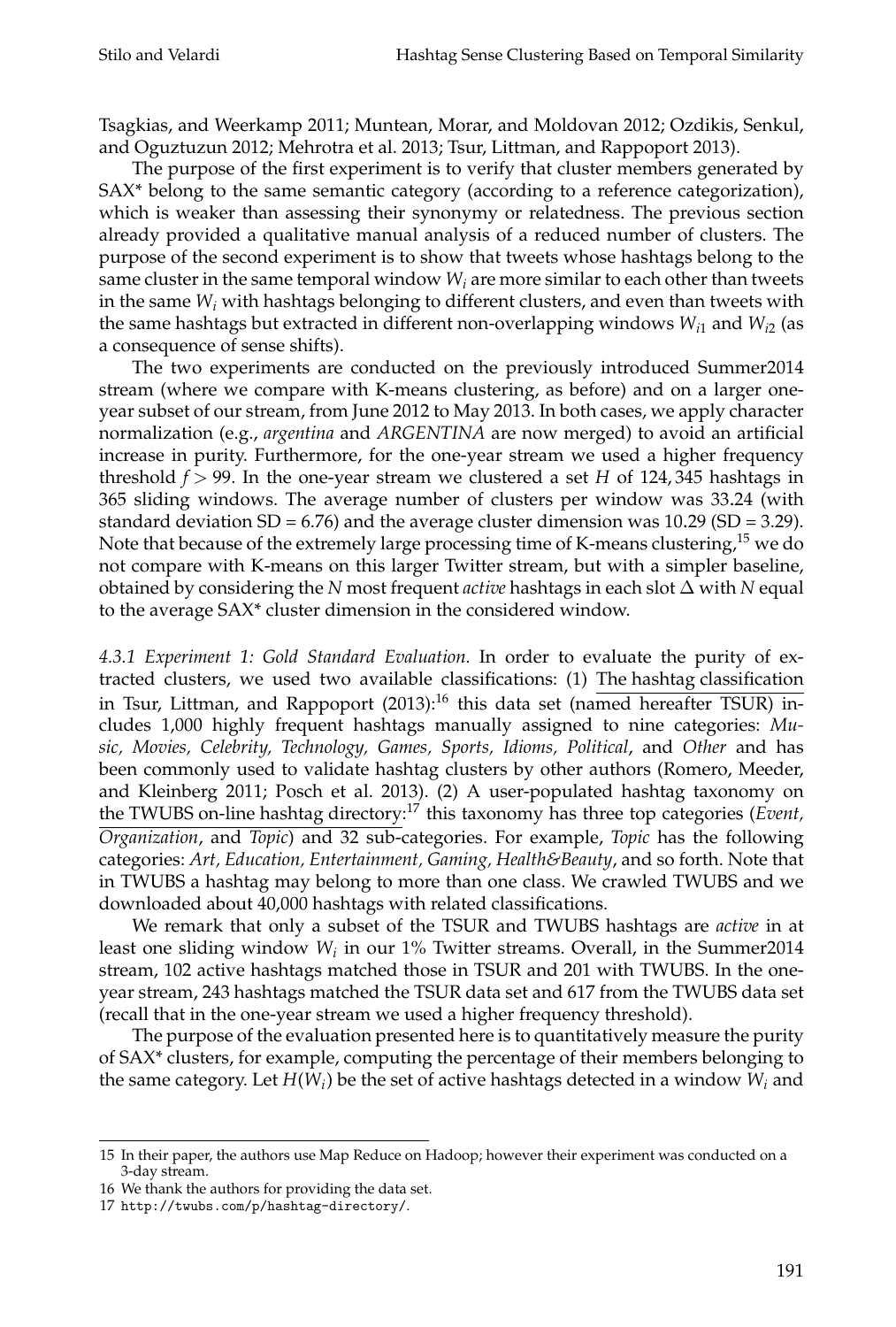|                                                    |             | $SAX^* \tau = 0$ |        | $SAX^*$ $\tau=2$                                                                                           |             | $SAX^*\tau=4$ |             | K-Means      |
|----------------------------------------------------|-------------|------------------|--------|------------------------------------------------------------------------------------------------------------|-------------|---------------|-------------|--------------|
| Golden Classifications:                            | <b>TSUR</b> | <b>TWUBS</b>     | TSUR   | <b>TWUBS</b>                                                                                               | <b>TSUR</b> | <b>TWUBS</b>  | <b>TSUR</b> | <b>TWUBS</b> |
|                                                    |             |                  |        | $( Cat.=9 )$ $( Cat.=32 $ $( Cat.=9 )$ $( Cat.=32 )$ $( Cat.=9 )$ $( Cat.=32 )$ $( Cat.=9 )$ $( Cat.=32 )$ |             |               |             |              |
| Average NIG                                        | 0.9679      | 0.7447           | 0.9819 | 0.9269                                                                                                     | 0.9804      | 0.9337        | 0.6259      | 0.3451       |
| Stand Dev (NIG)                                    | 0.0398      | 0.1354           | 0.0282 | 0.0828                                                                                                     | 0.0301      | 0.0825        | 0.0174      | 0.0691       |
| <b>Average Precision</b>                           | 0.8484      | 0.6984           | 0.9208 | 0.9069                                                                                                     | 0.8569      | 0.8924        | 0.2904      | 0.4948       |
| Stand Dev (Precision)                              | 0.1568      | 0.1512           | 0.1345 | 0.1903                                                                                                     | 0.2322      | 0.2130        | 0.0136      | 0.0338       |
| Average # of clusters<br>with $ c_i  > 1$ in $W_i$ | 4.5172      | 7.0              | 2.1463 | 1.4833                                                                                                     | 1.6486      | 1.2667        | 62.1667     | 63.6667      |

#### **Table 2**

Precision and information gain of SAX\* in the hashtag clustering task (Summer2014).

let  $C^{W_i} = \{c_1..c_N\}$  be the clusters generated by SAX\* in  $W_i$ . Further, let  $C^T:\{t_1,t_2..t_K\}$  be the correspondent "ground-truth" classification obtained by grouping *H*(*W<sup>i</sup>* ) in clusters, such that each cluster  $t_m$  includes hashtags belonging to just one category.<sup>18</sup> Because TSUR has 9 categories and TWUBS 32, the value of  $|C^T| = K$  is upper bounded by one of these two integers, depending upon the adopted reference classification. We compute the **Information Gain (***IG***)** as follows:

$$
IG(C^T, C^{W_i}) = \sum_{j=1..K} \left( \frac{|t_k|}{\sum_{j=1..K} |t_j|} \right) \log \left( \frac{|t_k|}{\sum_{j=1..K} |t_j|} \right) - \sum_{n=1..N} \left( \frac{|c_n|}{\sum_{j=1..N} |c_j|} \right) \cdot \sum_{k=1..K} \left( \frac{|c_n \cap t_k|}{|c_n|} \right) \log \left( \frac{|c_n \cap t_k|}{|c_n|} \right) \tag{1}
$$

In the equation, with reference to a set of clusters  $C^{W_i}$  of  $H(W_i)$  *active* hashtags in window  $W_i$ ,  $K = |C^T|$  is the number of categories of the reference classification (either TSUR or TWUBS) having at least one member in *H*(*W<sup>i</sup>* ); *N* is the number of clusters generated by SAX\* in  $C^{W_i}$ ; the minuend is the initial entropy of the set  $H(W_i)$ , namely, the initial impurity of the examples; and the subtrahend is the weighted sum of entropies of each cluster  $c_n \in C^{W_i}$ . The *IG* then provides a measure of the improvement of SAX\* over a baseline classifier assigning a category to a hashtag based on the a priori probability distribution of the various categories in *H*(*W<sup>t</sup>* ). We actually compute the normalized *IG* (*NIG*), because *K* may vary in each *W<sup>i</sup>* .

Table 2 shows average and standard deviation (*SD*) of *NIG* and Precision over the 60 clusterings  $C^{W_i}$  of Summer2014. IG values are computed with  $\tau=0$  (no cluster splitting) and  $\tau = 2$  and  $\tau = 4$ . The *NIG* is also computed for K-means clustering, with the same settings as for column (4) of Appendix A. Table 3 shows the same measures computed over the 365 clusterings *C <sup>W</sup><sup>i</sup>* derived in one year. Again, we evaluate purity with and without cluster splitting. In this case, comparison is performed against the simpler daily frequency baseline, as previously explained.

The tables show that SAX\*-induced clusters are indeed highly semantically related, at least as far as the reference semantic categories are concerned. The average NIG is close to the maximum value of one bit for TSUR and slightly lower for TWUBS, which also has a lower precision. This is consistent with the fact that the number of available

<sup>18</sup> Note that *K*, the number of categories in *W<sup>i</sup>* , is in general lower than the total number of available categories in the two classifications. Also note that TWUBS allows for multiple classifications; therefore some hashtags may belong to more than one category.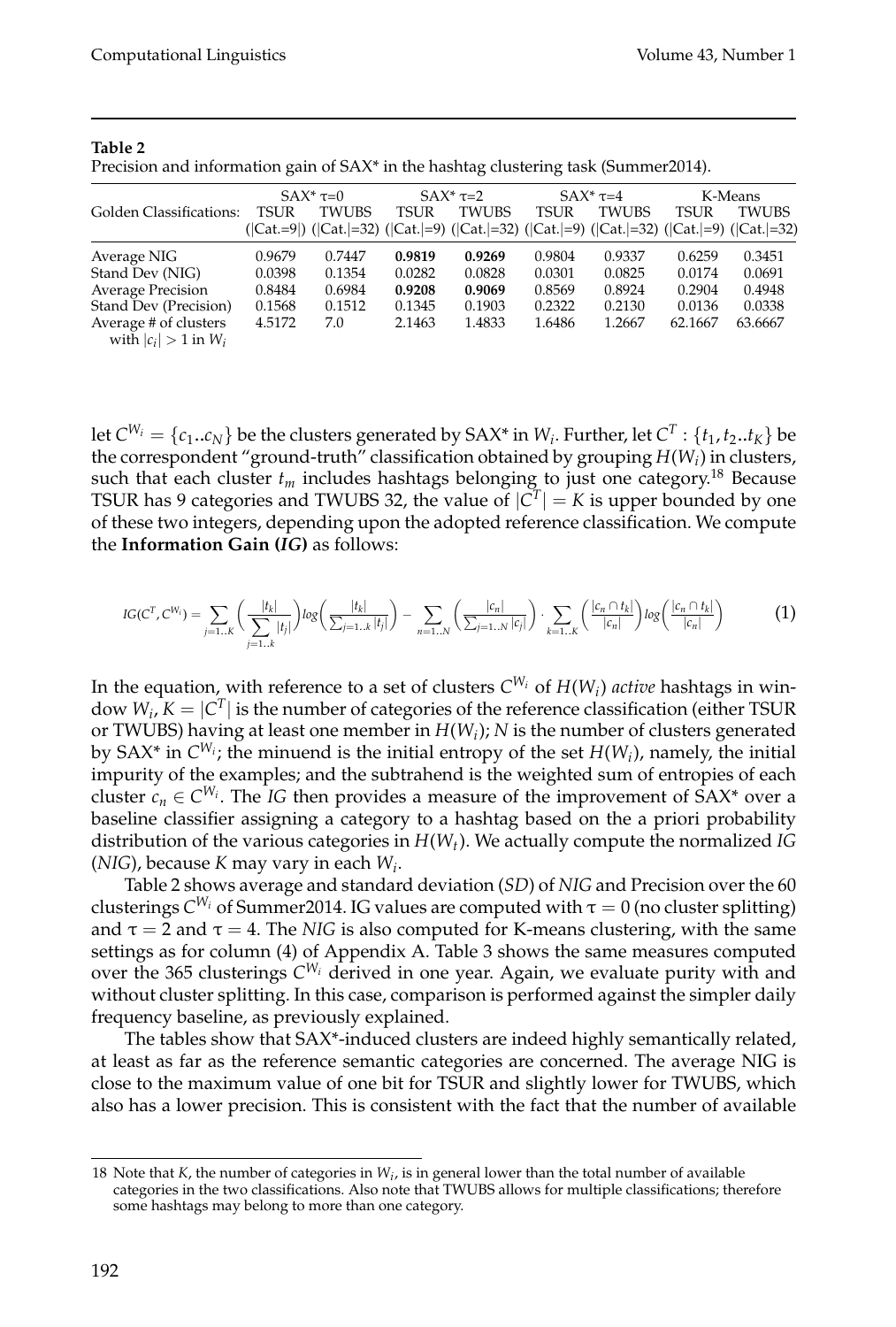|                                                    |                      | $SAX^*\tau=0$                |                            | $SAX^*\tau=2$         |                      | <b>Baseline Clusters</b>     |  |
|----------------------------------------------------|----------------------|------------------------------|----------------------------|-----------------------|----------------------|------------------------------|--|
| Golden Classifications:                            | TSUR<br>$( Cat. =9)$ | <b>TWUBS</b><br>$( Cat =32)$ | <b>TSUR</b><br>$( Cat =9)$ | TWUBS<br>$( Cat =32)$ | TSUR<br>$( Cat. =9)$ | <b>TWUBS</b><br>$( Cat =32)$ |  |
| Average NIG                                        | 0.967                | 0.778                        | 0.98                       | 0.82                  | 0.77                 | 0.6005                       |  |
| Stand Dev (NIG)                                    | 0.042                | 0.1002                       | 0.043                      | 0.1066                | 0.25                 | 0.27                         |  |
| Average Precision                                  | 0.88                 | 0.77                         | 0.97                       | 0.76                  | 0.73                 | 0.73                         |  |
| Stand Dev (Precision)                              | 0.127                | 0.128                        | 0.085                      | 0.26                  | 0.27                 | 0.29                         |  |
| Average # of clusters<br>with $ c_i  > 1$ in $W_i$ | 4.85                 | 7.86                         | 2.45                       | 2.94                  | 6.2                  | 4.5                          |  |

#### **Table 3**

Precision and information gain of SAX\* in the hashtag clustering task (one-year stream).

categories is more than three times higher for TWUBS (32 vs. 9) and, in addition, in TWUBS some hashtags have multiple classifications. In general, clusters are very pure (e.g., members belong to a unique category), as shown in the following cluster, in which hashtags have been replaced by their semantic labels in TWUBS: On: <Jun 25, 2012>: {[SPORTS] [MOVIES, MOVIES] [MOVIES] [SPORTS, SPORTS] [IDIOMS, IDIOMS, IDIOMS, IDIOMS, IDIOMS] [POLITICAL, POLITICAL] [MOVIES, MOVIES] [IDIOMS, IDIOMS, IDIOMS, IDIOMS, IDIOMS]} (**NIG=1.00**)

Both tables also show that best results are obtained with  $\tau = 2$ , which is consistent with the qualitative evaluation of Section 4.1. As far as K-means and the daily frequency baseline are concerned, the tables show significantly lower performance for both *NIG* and Precision. Note that the daily frequency baseline is slightly better than K-means, which is probably due to the fact that to compute the baseline we consider active hashtags, whereas K-means only uses a frequency threshold. Finally, the last row in Tables 2 and 3 show the average number of generated clusters per window: These numbers are lower than those reported in Section 4.1, because the set of hashtags with a corresponding TSUR or TWUBS category are much less than the total number of active hashtags, according to SAX\* and K-means filters, respectively.

*4.3.2 Experiment 2: Internal Cluster Validity Measures.* The objective of this experiment is to analyze the temporal shift of hashtags' meaning by comparing the similarity of messages sharing the same hashtag in the same window against that of messages with the same hashtag but in non-overlapping windows.

Similarly to other papers (Muntean, Morar, and Moldovan 2012; Ozdikis, Senkul, and Oguztuzun 2012; Tsur, Littman, and Rappoport 2013), we represent each hashtag with a *tfidf* word vector of the virtual document  $D_h^i$  created by conflating all tweets including a given hashtag *h*, but we also add the constraint that tweets must co-occur in the same window *W<sup>i</sup>* . We introduce three metrics. The first two are well known measures commonly used to evaluate the lexical similarity of two documents  $D_k^i, D_j^i$ belonging either to the same or to different clusters in a window *W<sup>i</sup>* . The third one computes the similarity between co-clustered hashtags, but now documents  $D_k^{i1}, D_j^{i2}$ are created by collecting tweets occurring in two different randomly chosen and nonoverlapping windows  $W_{i1}, W_{i2}$ . The objective of this third measure is to verify our hypothesis of a temporal shift of hashtag meaning. Note that lexical similarity is used in this experiment only for evaluation purposes: SAX\* does not exploit terms in messages other than hashtags.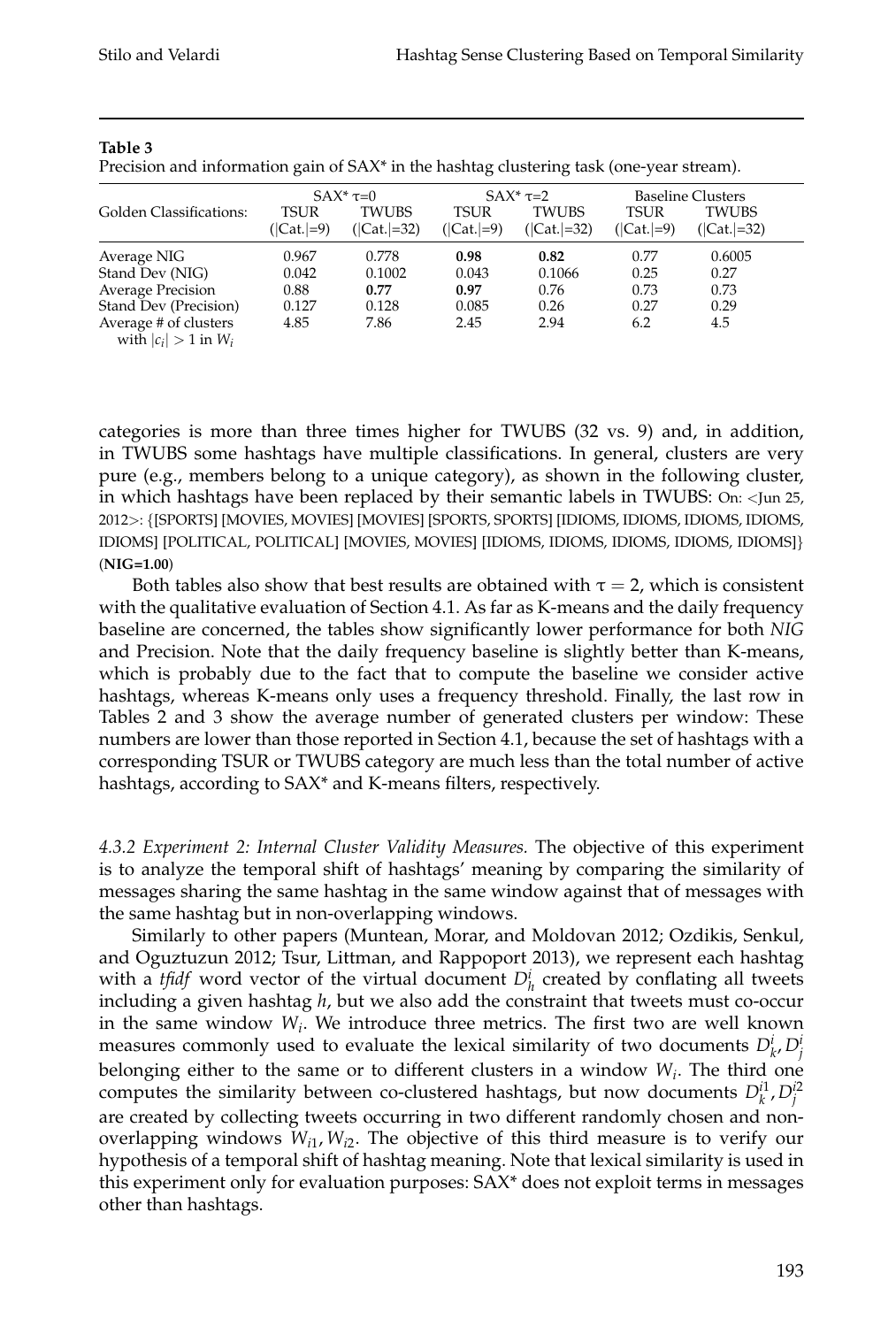For each hashtag pair  $h_k, h_j \in c_n$  and for all clusters  $C^{W_i}$  detected in window  $W_i$ we compute the average intra-clusters similarity IntraSym(*C Wi*), based on the cosine  $\text{similarity}^{19} \text{ sym}(D_{k}^{i}, D_{j}^{i})$ :

$$
IntraSym(C^{W_i}) = \frac{1}{|C^{W_i}|} \cdot \sum_{c_n \in C^{W_i}} \left[ \frac{1}{|c_n|(|c_n|+1)} \sum_{h_k, h_j \in c_n, k \neq j} sym(D_{k}^i, D_j^i) \right]
$$
(2)

Next, for each hashtag pair  $h_k \in c_n$  ,  $h_j \in c_{n'}$  and all clusters  $C^{W_i}$  detected in window  $W_i$  we compute the average inter-clusters similarity InterSym( $W_i$ ) based on the cosine similarity sym $(D_k^i, D_j^i)$ :

$$
InterSym(C^{W_i}) = \frac{1}{|C^{W_i}|(|C^{W_i}|-1)} \sum_{c_n, c_n, c \in W_i, n \neq n'} \left[ \frac{1}{|c_k||c_{k'}|} \cdot \sum_{h_k \in c_n, h_j \in c_n, c_j} sym(D^i_k, D^i_j) \right]
$$
(3)

Finally, for each pair of co-clustered hashtag  $h_k,h_j\in \mathcal{c}_n$  and for all clusters  $C^{W_i}$  detected in window  $W_i$  we compute the average random clusters similarity  $\mathsf{RandSym}(\mathcal{C}^{W_i})$  based on the cosine similarity of the related virtual documents  $\text{sym}(D_{k}^{i1}, D_{j}^{i2})$  when  $h_{k}$ ,  $h_{j}$  occur in two non-overlapping randomly selected windows  $W_{i1}$ ,  $W_{i2}$  where  $i \neq i_1 \neq i_2$  and *i*<sub>1</sub>, *i*<sub>2</sub> ∈ *random*(*W*). In other terms, given that *h<sub>k</sub>*, *h*<sub>*j*</sub> are found to be related in *W*<sub>*i*</sub>, we measure the stability of this relation when the very same hashtags occur in two different temporal windows *Wi*<sup>1</sup> and *Wi*<sup>2</sup> .

$$
RandSym(W_i, W) = \frac{1}{|C^{W_i}|} \sum_{c_n \in C^{W_i}} \left[ \frac{1}{|c_n|(|c_n|+1)} \cdot \sum_{k \neq j, i \neq i_1 \neq i_2 \in random(W)} sym(D_k^{i1}, D_j^{i2}) \right]
$$
(4)

Inspired by the information gain, we compute the similarity gain by the following formula:

$$
SymGain(W_i) = \frac{IntraSym(W_i) - RandSym(W_i, W)}{RandSym(W_i, W)}
$$
\n(5)

Tables 4 and 5 show the values and standard deviation SD of the ratios  $R1 = \frac{InterSym(W_i)}{IntraSim(W_i)}$ *IntraSym*(*W<sup>i</sup>* ) ,  $R2 = \frac{RandomSym(W_i, W)}{IntraSum(W_i)}$ *IntraSym*(*W*<sub>*i*</sub>,*W*)</sub> and *SymGain*(*W*<sub>*i*</sub>), averaged over the total number of sliding windows (i.e., 60 for Summer2014 and 365 for the one-year stream). Results are also compared with K-means clusters in Summer2014 and with baseline clusters in the one-year stream.

Note that both for *R*1 and *R*2 best values are close to zero (the desired result is that  $IntraSym(W_i) \gg InterSym(W_i)$  and the expected result in the case of temporal sense shift is that  $IntraSym(W_i) \gg RandSym(W_i, W)$ ).

As in previous experiments, SAX\* clusters outperform K-means and baseline clusters, and  $\tau = 2$  obtains the best values, with the exception of the similarity gain value in Summer2014, where  $\tau = 0$  performs slightly better. Note, in all columns, that the similarity gain and the difference between *R*1 and *R*2 are higher when results are averaged on a one-year stream, as expected, since hashtag sense shifts are more likely to be observed in larger time spans.

<sup>19</sup> http://en.wikipedia.org/wiki/Cosine similarity.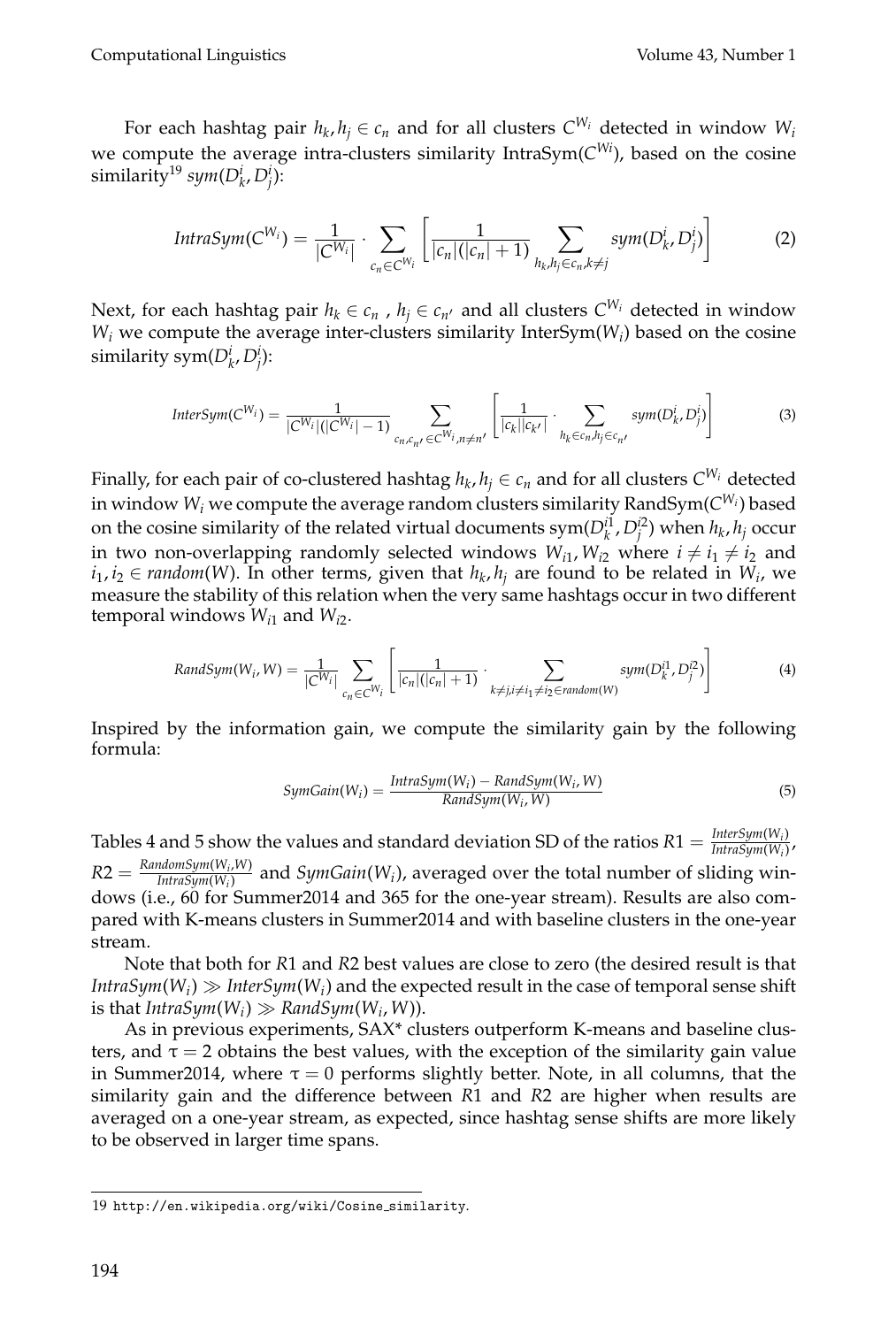### **Table 4**

Cluster similarity measures (Summer2014).

|                          |        | $SAX^*\tau=0$        |                | $SAX^*$ $\tau=2$     |                       |        | $SAX^*$ $\tau=4$ |                                  | K-Means                               |         |
|--------------------------|--------|----------------------|----------------|----------------------|-----------------------|--------|------------------|----------------------------------|---------------------------------------|---------|
|                          | R1     | R2                   | SymGain R1     |                      | R2 SymGain R1         |        | R2               | SymGain R1                       | R2                                    | SvmGain |
| Average<br>St. Deviation | 0.0320 | 0.0194 0.0445 9.2044 | 0.0770 16.2472 | 0.0074 0.0330 4.9338 | 0.0131 0.0878 12.0377 | 0.0078 | 0.0479           | 0.0140 0.1002 12.3644<br>10.2259 | 0.9419 0.3667 1.7669<br>0.1775 0.0479 | 0.3596  |

### **Table 5**

Cluster similarity measures (one-year stream).

|                                     |    | $SAX^* \tau = 0$ |                       | $SAX^*$ $\tau=2$ |                       |                       | <b>Baseline Clusters</b> |         |
|-------------------------------------|----|------------------|-----------------------|------------------|-----------------------|-----------------------|--------------------------|---------|
|                                     | R1 | R <sub>2</sub>   | SymGain R1            |                  | R2 SymGain R1 R2      |                       |                          | SymGain |
| Average                             |    |                  | 0.0245 0.1093 12.9158 |                  | 0.0094 0.0646 28.9702 | 7.3427                | 0.5331 2.6003            |         |
| St. Deviation 0.0161 0.0766 10.4426 |    |                  |                       |                  | 0.0101 0.0903 26.6849 | 25.6822 0.5987 2.9237 |                          |         |

Comparably low *R*2 values (observed in SAX\*, K-means, and baseline clusters) demonstrate one of the main claims of our methodology: hashtag similarity is timerelated. As a consequence, hashtag clustering models based only on content features cannot cope with sense shifts. As an example, consider two hashtags, *CNN* and *America*, co-occurring in a cluster starting on 22 October, 2012. Two examples of tweets in this window are:

# *#America #CNN*

### **23 Oct 2012:** *Final presidential debate is tonight tune in #America!!!* **24 Oct 2012:** *Final Debate, Tune in on #CNN*

As to be expected, the content of the tweets is very similar. However, the same two hashtags may be used in very different contexts when found in different temporal windows, as for example:

# *#CNN:*

# **29 Oct 2012:** *Might watch a bit of #CNN to follow #Sandy*

*#America:*

# **14 Dec 2012:** *Very sad day in #America. Pray for the families in Connecticut.*

To conclude, both qualitative and quantitative evaluation shows that lexical similarity, even when adopting the virtual document heuristics in order to obtain larger contexts, does quite a bad job at detecting hashtag similarity in micro-blogs.<sup>20</sup> In marked contrast, temporal similarity allows for very meaningful clusters (both large and precise) to be created.

<sup>20</sup> We incidentally note that the few cluster examples reported in Muntean, Morar, and Moldovan (2012) are not very good, either.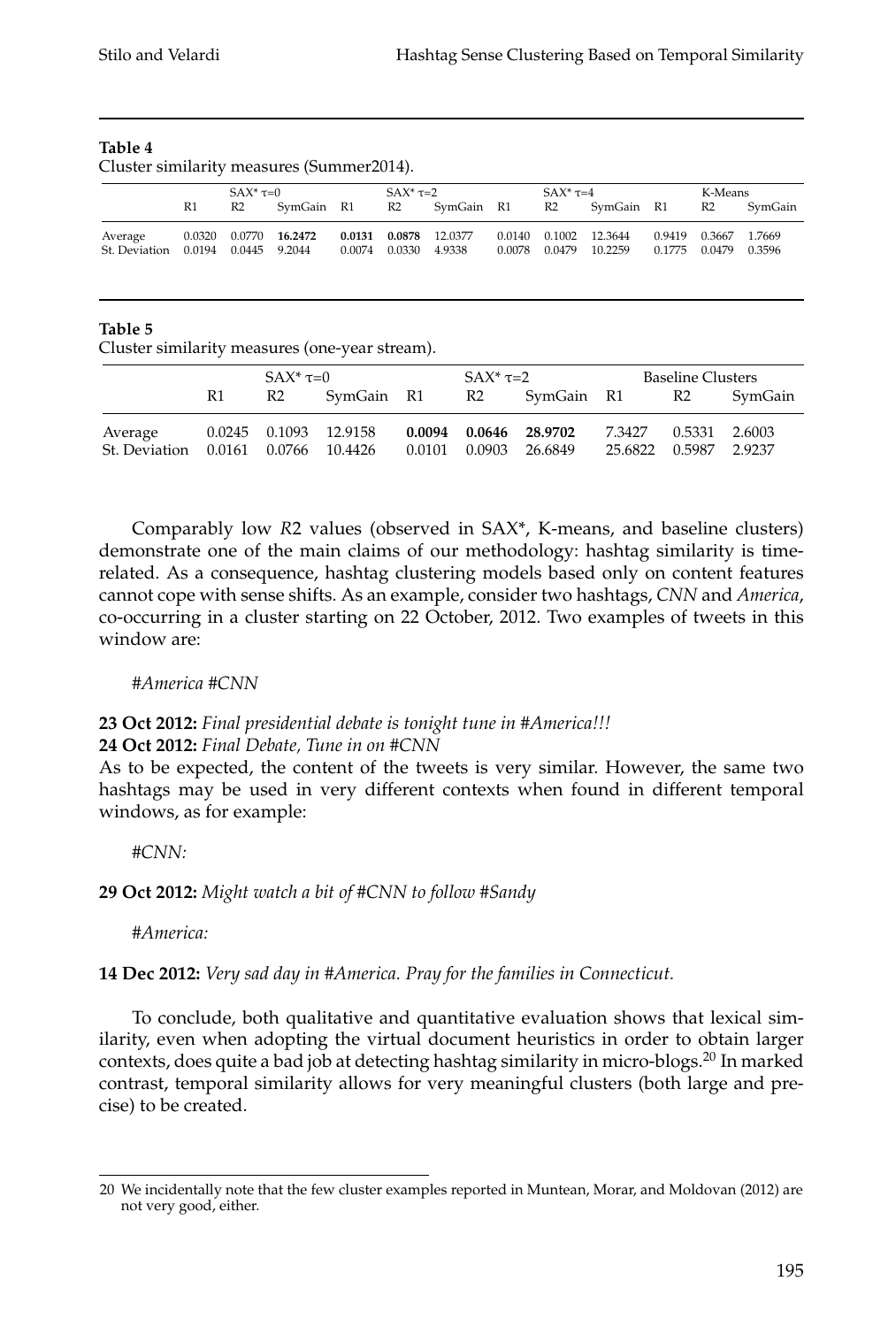# **5. Concluding Remarks**

In this article we introduced a hashtag sense clustering algorithm, named SAX\*, based on the novel notion of temporal similarity. Our algorithm converts temporal series into a sequence of symbols using Symbolic Aggregate ApproXimation (Lin et al. 2007), and then clusters hashtags with similar and co-occurring sequences. Our work was inspired by the observation that hashtags suffer from polysemy, ambiguity, and most notably, sense shifts, a problem that, though neglected in current literature, affects purely content-based models. Clustering hashtags in the same temporal slot reduces all these problems and allows the detection of clusters with a very high contextual similarity.

SAX\* was evaluated in a variety of ways, on a very lengthy Twitter stream, showing a number of advantages over previously used methods:

- First of all, our qualitative evaluation in a large number of experiments (available both in the Appendix of this paper and as supplementary material) showed that the detected clusters are very pure, because all hashtags in clusters appear to be related with very few exceptions. Furthermore, the number of generated clusters and their size depends primarily on the number and impact of the events occurring in the related time span, rather than on clustering parameters. This is a notable advantage over clustering methods previously used in literature.
- The quantitative evaluation, based on available reference categorizations and on internal validity measures, confirmed empirical findings on clusters' quality.
- Both qualitative and quantitative evaluations show that lexical methods perform very poorly even in small temporal windows (i.e., in the absence of sense shifts), because context sparsity in Twitter messages cannot be adequately coped with, even when merging all tweets including the same hashtag.

An additional, but not minor, advantage of our algorithm is its reduced computational complexity, as extensively demonstrated in Stilo and Velardi (2016).

We conclude by noting that, with SAX\*, the coverage of hashtag usage patterns depends on the density of the analyzed stream: With a poorly dense stream (such as our 1% flow), world-wide events are very precisely captured, but minor events may either be missed or conflated into the same cluster. We believe that precision and recall on local and minor events would significantly improve with denser streams, possibly using geolocalization to better separate synchronous events, though we could not test our hypothesis in the absence of an adequate data set (i.e., a local or denser Twitter stream).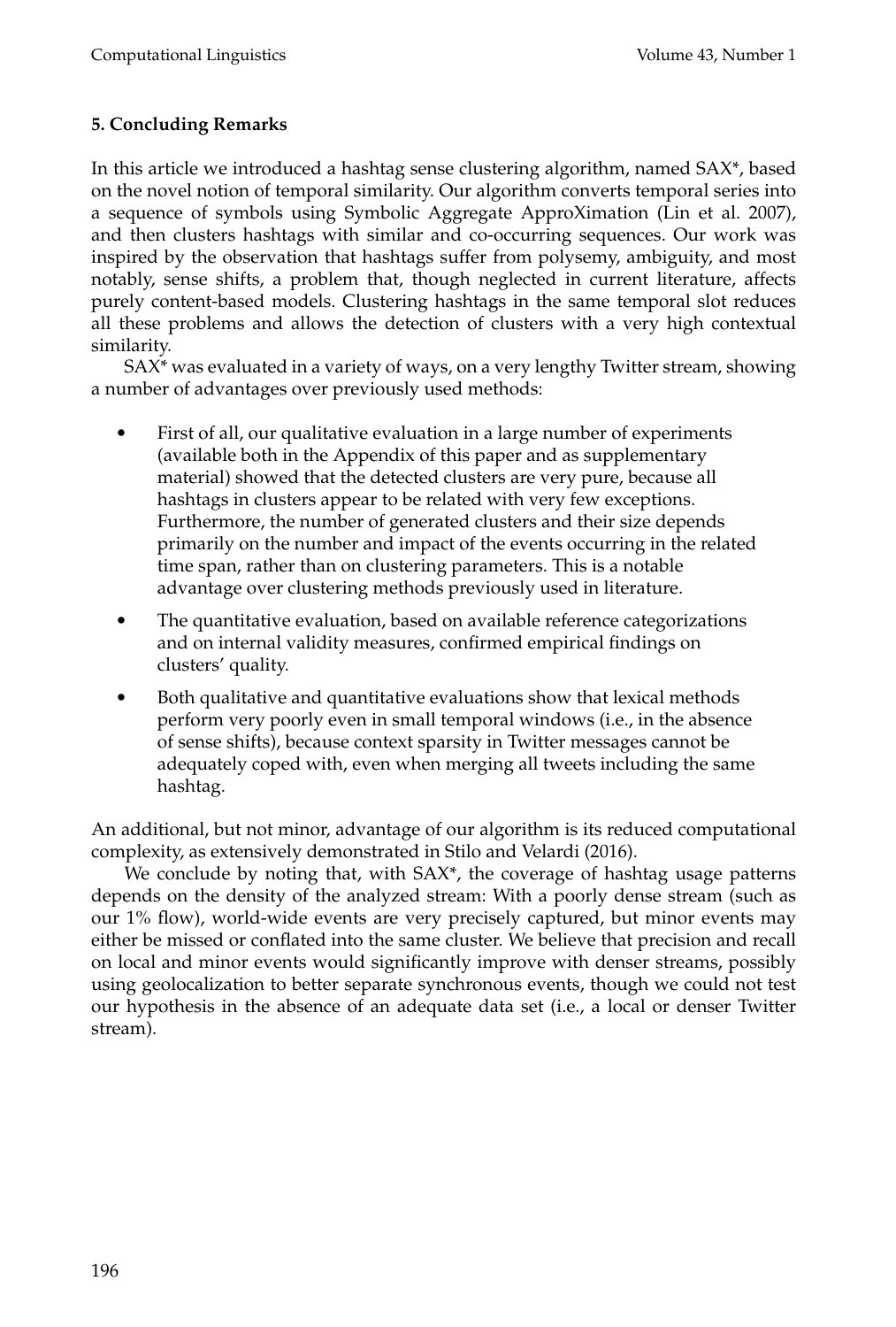| Excerpt of hashtag clusters related to 5<br>Appendix A.                                                                                                                                                    | Summer2014 events (full data in additional material).                                                                                                                                                                                                                                                   |                                |                                                                                                                                                                                                                                                       |                                                     |
|------------------------------------------------------------------------------------------------------------------------------------------------------------------------------------------------------------|---------------------------------------------------------------------------------------------------------------------------------------------------------------------------------------------------------------------------------------------------------------------------------------------------------|--------------------------------|-------------------------------------------------------------------------------------------------------------------------------------------------------------------------------------------------------------------------------------------------------|-----------------------------------------------------|
|                                                                                                                                                                                                            | K-means parameters: as in Muntean, Morar, and Moldovan (2012), with K = 73 (average # of clusters in SAX* when $f_{engish} > 49$ )<br>SAX* parameters: $N = 10$ , $\Delta = 1$ day, $\tau = 2$ , $\delta = 0$ , 35, $ \Sigma  = 2$ , $f_{\text{erg,list}} > 49$                                         |                                |                                                                                                                                                                                                                                                       |                                                     |
| SAX* clusters, only English tweets                                                                                                                                                                         | SAX* clusters, multilingual tweets                                                                                                                                                                                                                                                                      | duster<br>peak-date<br>$SAX^*$ | Best k-means cluster                                                                                                                                                                                                                                  | description<br>Event                                |
| GodBlessAmerica, Happy4thofJuly,<br>fireworks, happy4th, indepenceday,<br>HappyIndependenceDay, Murica,<br>merica, Happy4th, Merica,<br>murica, freedom, america]<br>C <sub>27</sub> [Freedom, America,    | fireworks, freedom, murica, happy4th]<br>Happy4thofJuly, Murica, america,<br>Happy4th, America, Merica,<br>C14 [indepenceday, merica,                                                                                                                                                                   | July $4^{th}$                  | 4thOfJuly, 5SOSCANADIANTOUR,<br>BestFeelingKapag, Boston, FIR365,<br>HappyIndependenceDay, +more<br>5sosAmnesiaMusicVideo,<br>GermanyBattleReady<br>unrelated hashtags<br>GazaUnderAttack,                                                            | Independence<br>day                                 |
| netherlandsvsargentina, NEDvsARG,<br>NEDARG, ARGvsHOL, ARGvsNED]<br>C6 [hollandvsargentina,                                                                                                                | VamosMessi, argentina, messi, Higuain,<br>VAMOSARGENTINAQUESEPUEDE,<br>C53 [VamosArgentina, arg, ARG, Arg,<br>VamosArgentinaQueSePuede,<br>Argentina, Messi, Romero,<br>WM2014, Penales]                                                                                                                | July $9^{th}$                  | Friends, HNYTrailerOn15thAugust,<br>HupHollandHup, Knicks +more<br>CoblosNomor1_PrabowoHatta,<br>AMAs, AsianAnal, BRA, CFL,<br>unrelated hashtags]<br>CalIMeCam,                                                                                      | (World Cup)<br>Argentina<br>$H$ olland              |
| C19 [prayforgaza, PrayForPalestina,<br>SavePalestine, HappyHeechulDay]<br>PrayForPalestine, SaveGaza,<br>FreePalestine, PrayForGaza,                                                                       | PrayForPalestina, PrayForPalestine,<br>C52 [SavePalestine, FreePalestine,<br>SaveGaza, PalestineVaincra,<br>Palestinalibre, PrayForGaza,<br>HappyHeechulDay]                                                                                                                                            | July 9 <sup>th</sup>           | February Wish, FreePalestine, Gemini,<br>IsraelUnderAttack +more unrelated<br>5sosLikeSocks, Battleground,<br>CALLMECAM, EUI4LTU<br>hashtags]                                                                                                         | Gaza war                                            |
| C54 [Putin, Russia, MH17, Ukraine,<br>Malaysian Airlines, PrayforMH17]<br>prayforMH17, 5DaysFor1D,<br>PrayForMH17,<br>Malaysia, MalaysiaAirlines,<br>WeLoveYouLouis, MH370,<br>LouisDeservesTheWorld,      | reinasdeluiscoronel, LuisCoronelPJ,<br>C88[Putin, Russia, MH17, Ukraine,<br>MalaysianAirlines, PrayforMH17,<br>WeLoveYouLouis, SmileLouis,<br>prayforMH17, ukraine, mh17,<br>Malaysia, Malaysia Airlines,<br>LouisDeservesTheWorld,<br>mejorvestidoluiscoronel]<br>PrayForMH17, MH370,<br>luiscoronelpj | July $17^{th}$                 | 5sosRockOutWithYourSocksOutTour,<br>ASG2014, BGC12, DepressingDisney,<br>NiallsNeymarTattoo, PopAsiaGOT7,<br>Eminem Wembley, GirlProblems,<br>PrayForMH17+more unrelated<br>HappyEngagementElounor,<br>Malaysia Airlines, NYC,<br>hashtags]<br>49ers, | airplane crash<br>and Ukraine<br>Malaysia<br>crisis |
| riprobinwilliams, RIPRobinWilliams,<br>RIPRobin, RIPRobinWillams, Rip,<br>DeadPoetsSociety, MrsDoubtfire,<br>umanji, Legend, Robin, legend,<br>robinwilliams, RIP, rip, sad]<br>C58 [RobinWilliams, sosad, | RipRobinWilliams, riprobinwilliams,<br>RIPRobinWilliams, RobinWilliams,<br>C53 [RIF, Legend, MrsDoubtfire,<br>legend, robinwilliams, Jumanji,<br>RIPRobinWillams, sad, QEPD<br>makeuptransformation, rip,<br>DEP                                                                                        | August $11^{th}$               | JownloadDirtyDancerNow, EngyInd,<br>GetToKnowYouOnItunes, JAKEBOYS,<br>ustWaitOnIt, LLWS2014, LetsBeCops,<br>RIProbinwilliams+more unrelated<br>Monday, ProphetMuhammad,<br>19MillionSalmaniacsOnFB,<br>MonthOf1DInPortugal,<br>hashtags              | Robin Williams<br>suicide                           |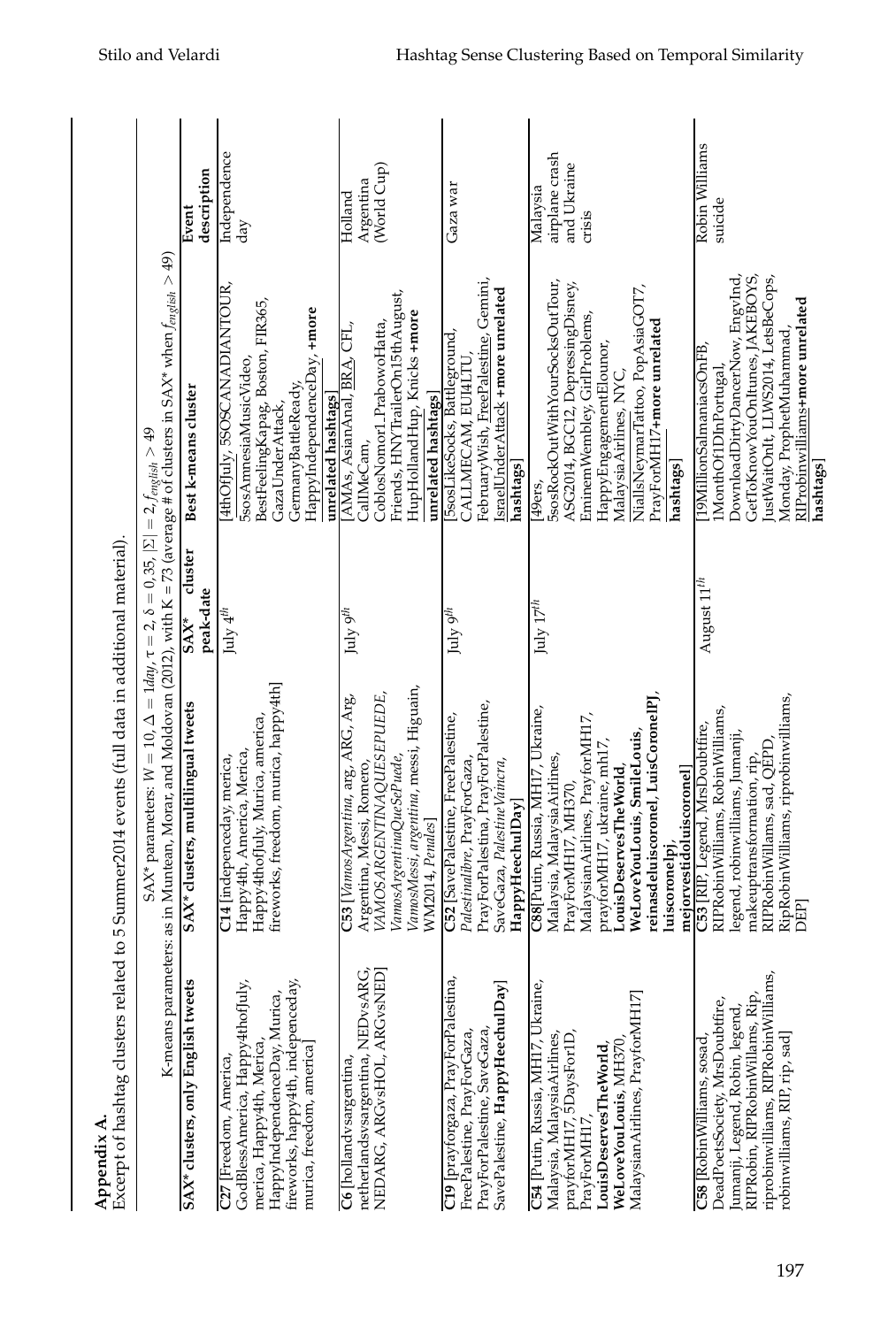|                 | Appendix B.    |                                                                                                                                                                                                                                                                                                                                                                                                                                                          |                  | The first 10 SAX* events in the window starting on 2 July through 11 July, with the related best hit page and an explanation. |                                                             |
|-----------------|----------------|----------------------------------------------------------------------------------------------------------------------------------------------------------------------------------------------------------------------------------------------------------------------------------------------------------------------------------------------------------------------------------------------------------------------------------------------------------|------------------|-------------------------------------------------------------------------------------------------------------------------------|-------------------------------------------------------------|
| #ت              | Date           | Cluster                                                                                                                                                                                                                                                                                                                                                                                                                                                  | Eval.            | Web Link                                                                                                                      | Event                                                       |
|                 | $03 - 07 - 14$ | [4thofJuly2014, 4thofJuly, fourthofJuly]                                                                                                                                                                                                                                                                                                                                                                                                                 | ОK               | https://www.youtube.com/watch?v=RinK52M7XfM                                                                                   | Independence day                                            |
|                 | 03-07-14       | [catfish, catfishmtv]                                                                                                                                                                                                                                                                                                                                                                                                                                    | ŏК               | http://heavy.com/entertainment/2014/07/jeff-megan-<br>catfish-mtv-episodes-watch-season-3/                                    | Catfish episodes on<br><b>MTV</b>                           |
| 3               | $03 - 07 - 14$ | cam, CALLMECAM, CaIIMeCam, Callme-<br>[callmecam, CalIMeCam, CalIMeCam, Callme-<br>Cam                                                                                                                                                                                                                                                                                                                                                                   | õК               | https://www.youtube.com/watch?v=4-VWameDPBc                                                                                   | Internet personality<br>and actor) tweets<br>Cameron Dallas |
|                 | $03 - 07 - 14$ | [Bring1DToSerbia, SerbiaNeedsOneDirection]                                                                                                                                                                                                                                                                                                                                                                                                               | ŏК               | Direction-2014-Croatia-Bosnia-and-Serbia-519922548074435/<br>https://www.facebook.com/Where-We-Are-Tour-One-                  | Where We Are tour<br>of One Direction in<br>Serbia          |
| LO <sub>1</sub> | $03 - 07 - 14$ | [HurricaneArthur, IndependenceEve]                                                                                                                                                                                                                                                                                                                                                                                                                       | ŏК               | http://nypost.com/2014/07/03/rainy-weather-expected-to-<br>clear-by-4th-of-/07/y-eve/                                         | Independence day<br>Rainy weather<br>expected on            |
| ی               | 03-07-14       | [independenceday, BornInAmericaVideo]                                                                                                                                                                                                                                                                                                                                                                                                                    | ŏК               | https://www.facebook.com/officialmagicmack/videos/<br>346354782180581                                                         | Independence day<br>video                                   |
|                 | 03-07-14       | [3AM, 3am]                                                                                                                                                                                                                                                                                                                                                                                                                                               | nothing<br>found |                                                                                                                               |                                                             |
| $\infty$        | $03 - 07 - 14$ | JANOSKIANSTour,<br><b>TANOSKIANStour</b><br>[ANOSKIANtour]                                                                                                                                                                                                                                                                                                                                                                                               | ОK               | http://www.songkick.com/artists/6692944-janoskians                                                                            | The Janoskian's tour<br>in July 2014                        |
| G               | $03 - 07 - 14$ | JonasBrothers, Retotelehit, RetoTelehitCD9,<br>RetoTelehitJary, RetoTelehit, RetoTelehitJB,<br>TelehitJonasBrothersGuitarra, retotelehit,<br>TelehitJB, TelehitOneDirectionRetoKit,<br>OneDirectionEsMejorQueTheBeatles,<br>TelehitAustinMahone, TelehitCD9<br>TelehitJonasBrothersGuitarra2,<br>TelehitOneDirectionRetoKid,<br>RetoTelehitKitOneDirection,<br>TelehitPerfumeJustinBieber,<br><b>Telehitonedirectionretokit</b><br>TelehitJonasBrothers2 | ŏК               | a.146482682947.112844.131292887947/10152576091587948/<br>https://www.facebook.com/telehit/photos/                             | Telehit prizes on 3<br>July 2014                            |
| $\overline{10}$ | 03-07-14       | T, HBDCancerian]<br>[SaveTwitterFromBO                                                                                                                                                                                                                                                                                                                                                                                                                   | nothing<br>found |                                                                                                                               |                                                             |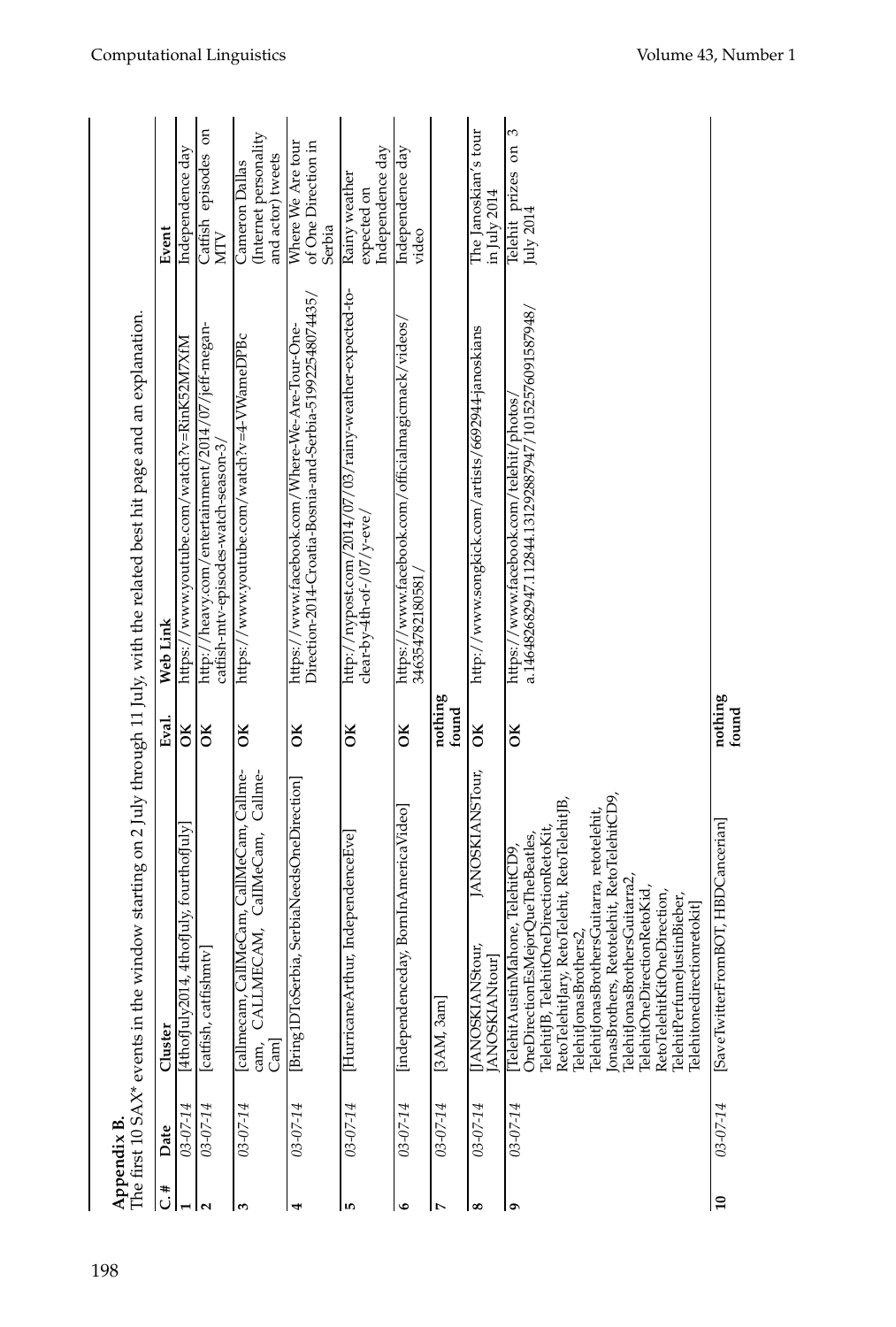# **References**

- Antenucci, Dolan, Gregory Handy, Akshay Modi, and Miller Tinkerhess. 2011. Classification of tweets via clustering of hashtags. Technical report, EECS 545 Final Project.
- Carter, S., M. Tsagkias, and W. Weerkamp. 2011. Twitter hashtags: Joint translation and clustering. In *Proceedings of Web Science 2011*, Koblenz.
- Feng, Wei, Chao Zhang, Wei Zhang, Jiawei Han, Jianyong Wang, C. Aggarwal, and Jianbin Huang. 2015. Streamcube: Hierarchical spatio-temporal hashtag clustering for event exploration over the twitter stream. In *Proceedings of the IEEE 31st International Conference on Data Engineering (ICDE)*, pages 1561–1572, Seoul.
- Ferragina, Paolo, Francesco Piccinno, and Roberto Santoro. 2015. On analyzing hashtags in Twitter. In *Proceedings of AAII Conference*, Oxford.
- Hopcroft, John and Robert Tarjan. 1973. Efficient algorithms for graph manipulation. *[Communications ACM](http://www.mitpressjournals.org/action/showLinks?crossref=10.1145%2F362248.362272)*, 16(6):372–378.
- Huang, Jeff, Katherine M. Thornton, and Efthimis N. Efthimiadis. 2010. Conversational tagging in Twitter. In *Proceedings of the 21st ACM Conference on Hypertext and Hypermedia*, pages 173–178, New York, NY.
- Jain, Anil K. 2010. Data clustering: 50 years beyond k-means. *[Pattern Recognition](http://www.mitpressjournals.org/action/showLinks?crossref=10.1016%2Fj.patrec.2009.09.011) [Letters](http://www.mitpressjournals.org/action/showLinks?crossref=10.1016%2Fj.patrec.2009.09.011)*, 31(8):651–666.
- Lin, Jessica, Eamonn Keogh, Stefano Lonardi, and Bill Chiu. 2003. A symbolic representation of time series, with implications for streaming algorithms. In *Proceedings of the 8th ACM SIGMOD Workshop on Research Issues in Data Mining and Knowledge Discovery*, pages 2–11, New York, NY.
- Lin, Jessica, Eamonn Keogh, Li Wei, and Stefano Lonardi. 2007. Experiencing sax: A novel symbolic representation of time series. *[Data Mining and Knowledge](http://www.mitpressjournals.org/action/showLinks?crossref=10.1007%2Fs10618-007-0064-z) [Discovery](http://www.mitpressjournals.org/action/showLinks?crossref=10.1007%2Fs10618-007-0064-z)*, 15(2):107–144.
- Lisa, Posch, Claudia Wagner, Philipp Singer, and Markus Strohmaier. 2013. Meaning as collective use: Predicting semantic hashtag categories on Twitter. In *22nd International World Wide Web Conference*, Rio de Janeiro.
- Mehrotra, Rishabh, Scott Sanner, Wray Buntine, and Lexing Xie. 2013. Improving lda topic models for microblogs via tweet pooling and automatic labeling. In

*Proceedings of the 36th International ACM SIGIR Conference on Research and Development in Information Retrieval*, pages 889–892, New York, NY.

- Muntean, Cristina Ioana, Gabriela Andreea Morar, and Darie Moldovan. 2012. Exploring the meaning behind Twitter hashtags through clustering. In Witold Abramowicz, John Domingue, and Krzysztof Wecel, editors, *BIS (Workshops)*, volume 127 of *Lecture Notes in Business Information Processing*. Springer, pages 231–242.
- Ozdikis, Ozer, Pinar Senkul, and Halit Oguztuzun. 2012. Semantic expansion of hashtags for enhanced event detection in Twitter. In *Proceedings of VLDB 2012 Workshop on Online Social Systems.*
- Posch, Lisa, Claudia Wagner, Philipp Singer, and Markus Strohmaier. 2013. Meaning as collective use: Predicting semantic hashtag categories on Twitter. In *Proceedings of the 22nd International Conference on World Wide Web*, pages 621–628, Geneva.
- Reingold, Omer. 2008. Undirected connectivity in log-space. *[Journal of the](http://www.mitpressjournals.org/action/showLinks?crossref=10.1145%2F1391289.1391291) [ACM](http://www.mitpressjournals.org/action/showLinks?crossref=10.1145%2F1391289.1391291)*, 55(4): 17:1–17:24.
- Romero, Daniel M., Brendan Meeder, and Jon Kleinberg. 2011. Differences in the mechanics of information diffusion across topics: Idioms, political hashtags, and complex contagion on Twitter. In *Proceedings of the 20th International Conference on World Wide Web*, pages 695–704, New York, NY.
- Stilo, Giovanni and Paola Velardi. 2014. Temporal semantics: Time-varying hashtag sense clustering. In Krzysztof Janowicz, Stefan Schlobach, Patrick Lambrix, and Eero Hyvaanen, editors, *Knowledge Engineering and Knowledge Management*, volume 8876 of *Lecture Notes in Computer Science*. Springer International Publishing, pages 563–578.
- Stilo, Giovanni and Paola Velardi. 2016. Efficient temporal mining of micro-blog texts and its application to event discovery. *[Data Mining and Knowledge Discovery](http://www.mitpressjournals.org/action/showLinks?crossref=10.1007%2Fs10618-015-0412-3)*, 30(2):372–402.
- Tsur, Oren, Adi Littman, and Ari Rappoport. 2013. Efficient clustering of short messages into general domains. In *ICWSM*, Ann Arbor, MI.
- Weng, Jianshu, Yuxia Yao, Erwin Leonardi, and Francis Lee. 2011. Event detection in Twitter. In *International AAAI Conference on Weblogs and Social Media*, Seattle, WA.